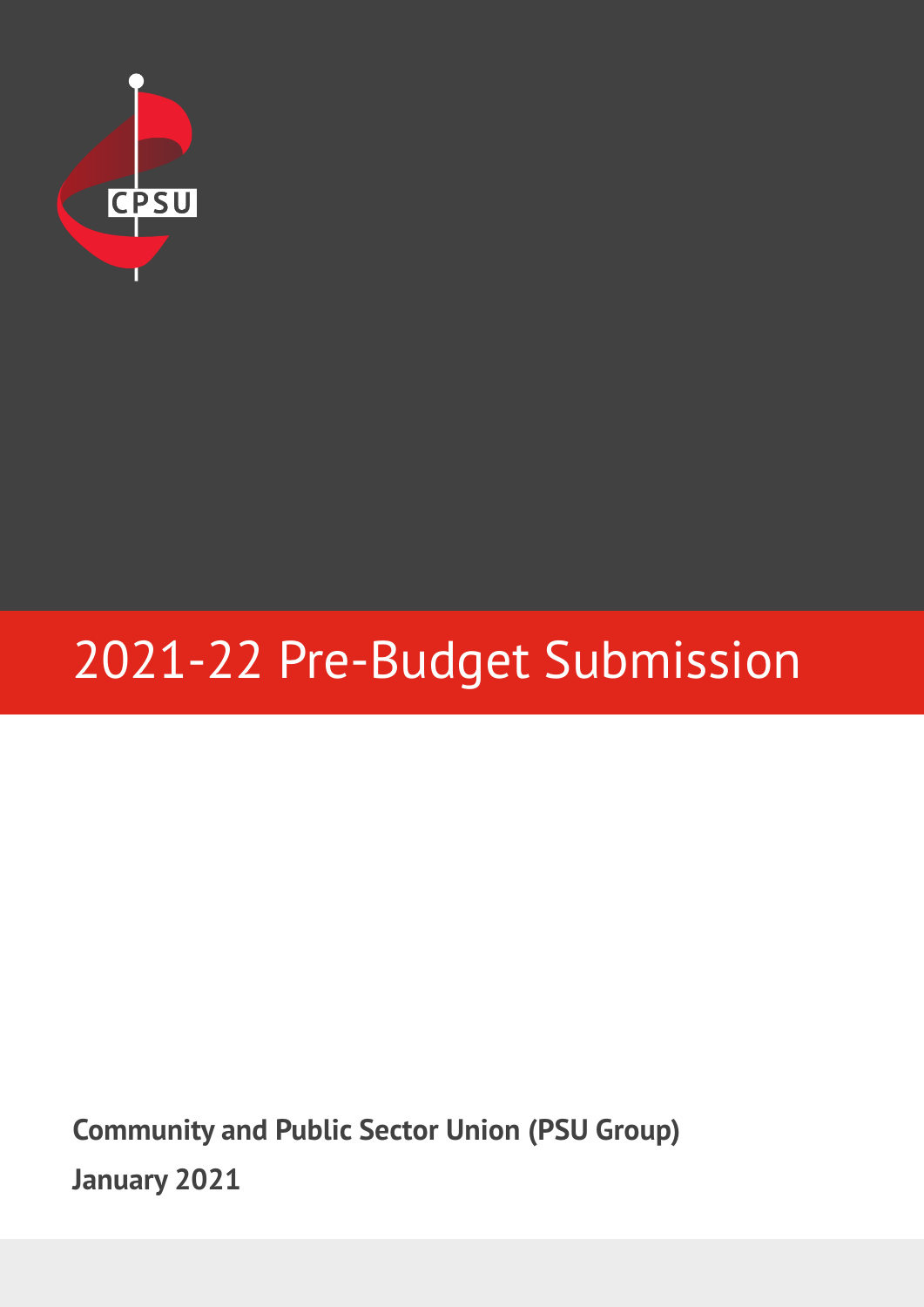### **Introduction**

As the nation looks to recover from the pandemic, a bigger and better public sector is needed to provide the services and new jobs necessary for the community and economy to rebuild faster, stronger, and more fairly.

Australia has managed its response to the fallout from the COVID-19 pandemic relatively well, in large part because of the expertise and capability of our public sector. However, the pandemic also exposed gaps in APS capability.

Those gaps are not new. Prior to the pandemic it was apparent that years of cuts, outsourcing and privatisation had hollowed out APS service delivery, policy and ICT capability. It was that situation that led the Government's own Independent Review of the APS, to find that the performance and institutional capability of the APS needs to be strengthened. The Independent Review of the APS identified a decline in capability, stating there had been "long-running underinvestment in the APS's people, capital and digital capability."<sup>1</sup> The Review called for significant investment in digital skills and ICT systems and the eventual abolition of the Average Staffing Level (ASL) cap.

The pandemic has strengthened this argument.

In addition to the immediate challenges of COVID-19, the nation also faces substantial longer-term policy challenges, including climate change and a more volatile and uncertain economic and geopolitical environment. To meet these challenges, we require a properly resourced public sector with the increased capability and expertise that comes from a career based public service with more staff, secure jobs, better IT systems, better wages, job security and working conditions, and which reflects the diversity of Australian society.

Delivering the services and new jobs we need and responding to the serious policy challenges we face would all be undermined by the continued casualisation and privatisation of the public sector. The pandemic also exposed the high levels of insecure work and the problems associated with the explosion in casual, labour hire and gig economy work across the Australian labour market.

In light of the above, the CPSU makes the following recommendations for the 2021-22 Commonwealth Budget:

### **Recommendation 1**

Properly funding and supporting the public services that we all need and rely on by:

- Providing additional APS staffing and funding for key agencies such as Services Australia, the National Disability Insurance Agency, the National Disability Insurance Scheme Quality and Safeguards Commission and the Aged Care Quality and Safety Commission.
- **Abolishing the efficiency dividend.**

<sup>1</sup> Department of Prime Minister and Cabinet (2019, 13 December). 'Our Public Service, Our Future. Independent Review of the Australian Public Service.' Commonwealth of Australia. Retrieved from https://pmc.gov.au/resource-centre/government/ independent-review-australian-public-service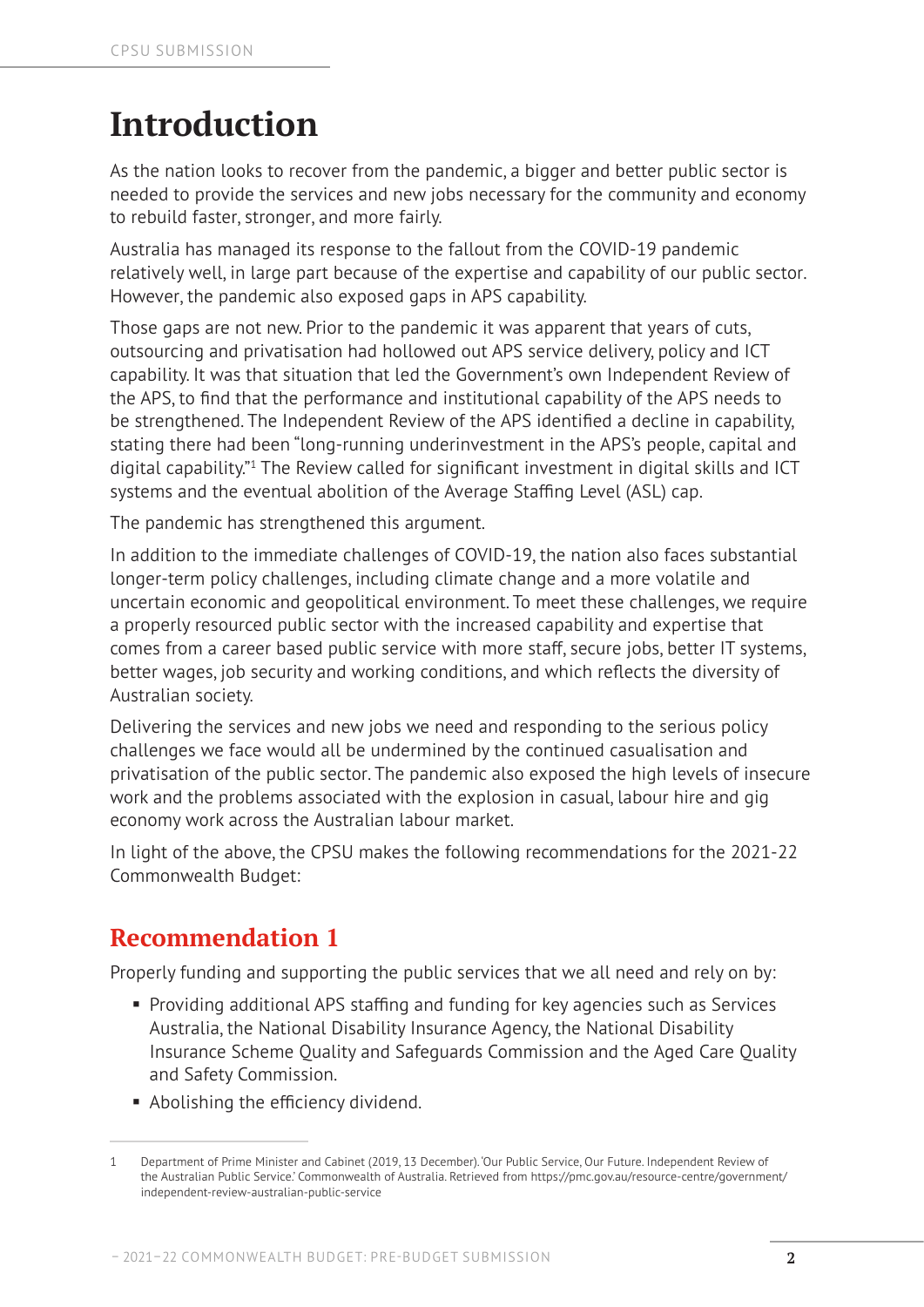- **Investing in ICT capacity as critical infrastructure.**
- **Prioritising accountability and integrity.**
- Ensuring the public service is representative of Australia's diversity.

#### **Recommendation 2**

Using the power of government to create secure jobs for those in need by:

- Creating new jobs for young Australians through expanding the size of the APS graduate program and alternative entry-level pathways to public sector employment such as cadetships, apprenticeships and traineeships.
- Increasing permanent staffing levels in agencies that are located in outer suburban areas and regional centres, providing secure job opportunities with flexible conditions that are attractive particularly for women.
- Increasing public sector employment overall with a focus on regional Australia by creating regional jobs hubs.
- Ensuring increased employment generated in the Commonwealth focuses on direct APS employment in secure jobs with good working conditions.
- Repealing public sector pay caps that suppress wages for everyone.
- Making government a leader on the complex challenges we face such as climate change.

### **Recommendation 3**

Stopping the privatisation by stealth of our public services, which is undermining our social safety net and exacerbating job insecurity, by:

- Removing the ASL cap to free up agency budgets, enabling agencies to employ additional staff on a permanent basis and to convert current insecure jobs to permanent employment.
- Capping expenditure on consultants and reinvesting the savings into APS staff and capacity.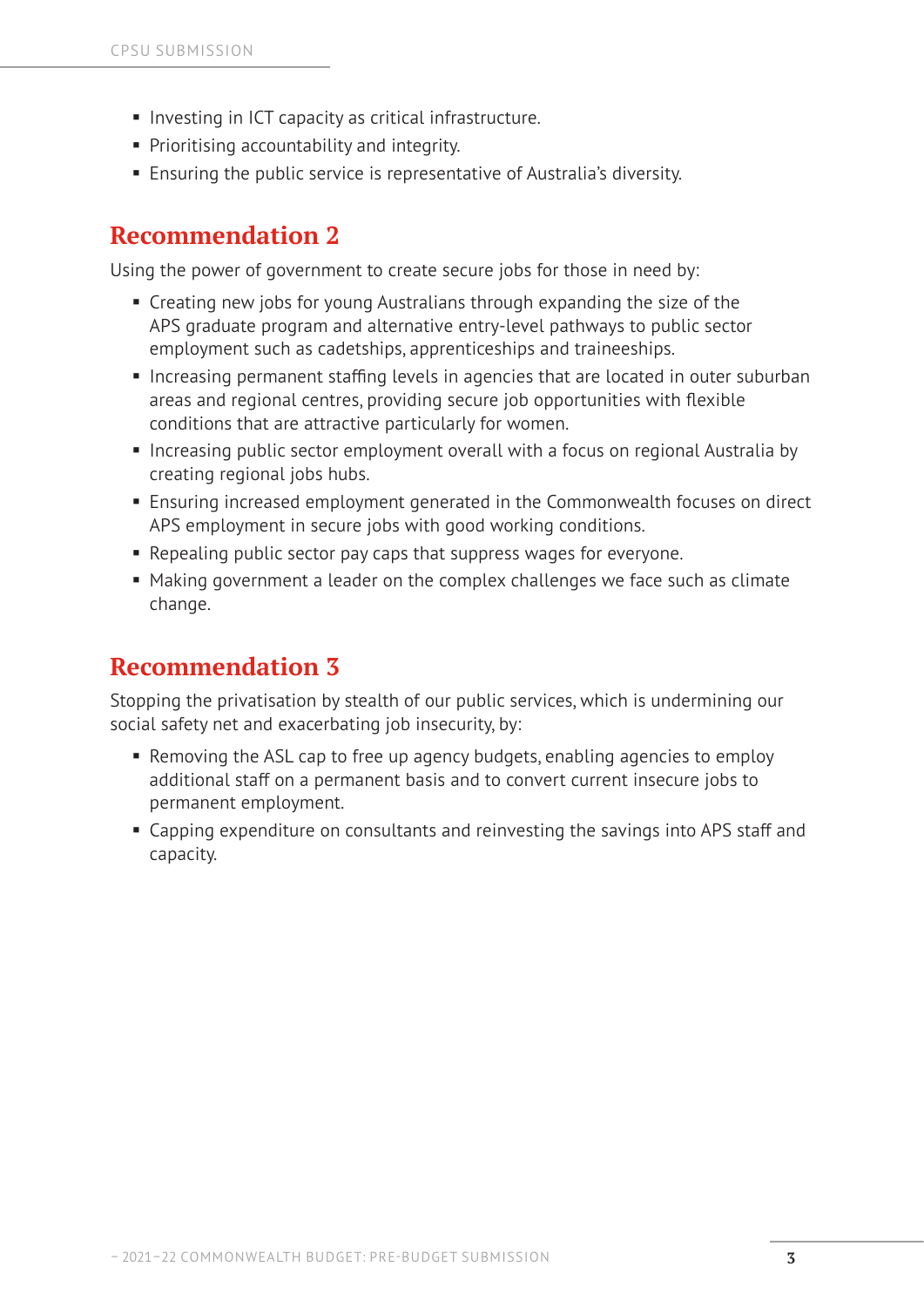### **1. Properly funding the public services we need and rely on**

The pandemic demonstrates why public sector capacity matters and the need for better resourcing of key public sector agencies.

The public service responded well to the increased demand on government services and support, during a time of constant and difficult change. According to the State of the Service Report, in high priority work areas outputs increased to more than double, and during peak periods, to more than four times their pre-pandemic levels. It is estimated that 87 per cent of Commonwealth employees were occupied with delivering critical services to the Australian public and supporting Government.<sup>2</sup>

The resource pressures on Services Australia, the National Disability Insurance Agency and associated entities like the Quality and Safeguards Commission have been evident during this pandemic.

#### **Services Australia**

Services Australia has been plagued by the problems of under staffing and poor ICT capacity for some years. Long call wait times, delays in claims processing and difficulty accessing specialist services have caused clients and staff considerable stress and anxiety over some time. During the pandemic Services Australia managed huge workloads, handling<sup>3</sup> 1.3 million claims for Jobseeker related payments in 55 days, a claim volume normally processed in two and half years. Services Australia relied on engaging thousands of labour hire staff and temporarily redeployed staff<sup>4</sup> to do this work.

The RBA has predicted unemployment will remain above pre-COVID levels until at least 2022 if not beyond<sup>5</sup>, and others estimate the impact of the recession could last for up to a decade. This will mean a sustained increase in Services Australia's workload. Given the longstanding and well documented issues with client contact and processing times, there is a strong case for an ongoing increase in permanent staffing levels.

#### **Aged Care Quality and Safety Commission**

Aged Care was a sector under pressure before the pandemic. COVID-19 has further highlighted the need for significantly more resources for the aged care regulator. Before the pandemic staff had reported that their agency was affected by understaffing,

<sup>2</sup> Australian Public Service Commission (2020). State of the Service Report 2019-20. Retrieved from https://www.apsc.gov.au/ state-service-report-2019-20

<sup>3</sup> Australian Public Service Commission (2020). State of the Service Report 2019-20. Retrieved from https://www.apsc.gov.au/ state-service-report-2019-20

<sup>4</sup> Reserve Bank of Australia (2020, May). Statement on Monetary Policy. Retrieved from https://rba.gov.au/publications/smp/2020/ may/pdf/statement-on-monetary-policy-2020-05.pdf

<sup>5</sup> Peter Ryan (2020, 16 March). Coronavirus fallout could take Australian economy decade to recover from, KPMG says. ABC. Retrieved from https://www.abc.net.au/news/2020-03-16/coronavirus-economic-impact-could-take-decade-to-recoverfrom/12058706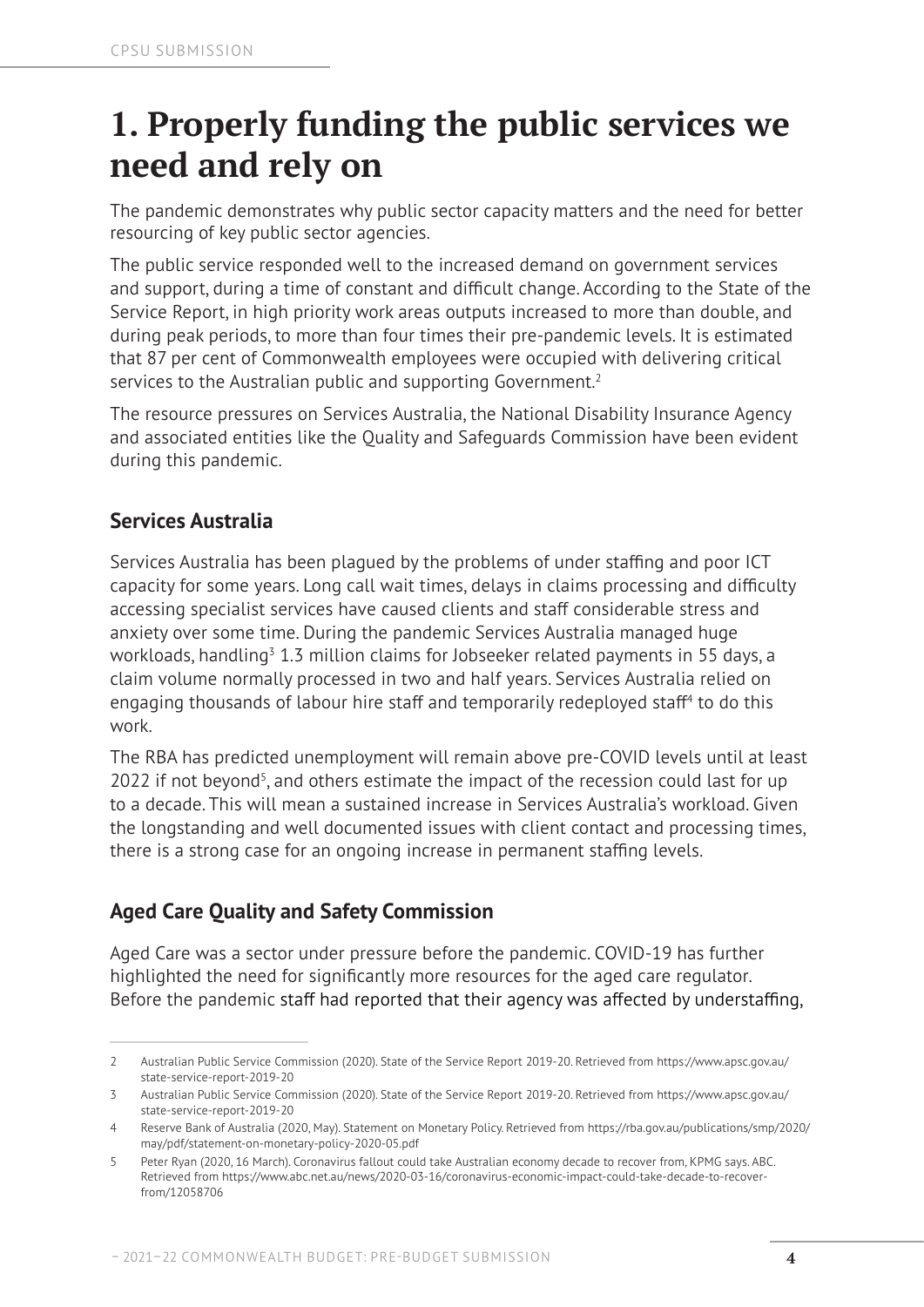insecure work, high turnover rates and resource constraints. The pandemic has exacerbated these issues with many staff citing unmanageable workloads and blowouts in assessment times.

#### **NDIS Quality and Safeguards Commission**

Inadequate staffing levels and resources have led to high workloads at the Commission.<sup>6</sup> This has been exacerbated by poor ICT systems that do not assist with caseload management and insufficient training and development opportunities, affecting the quality of care for participants and services to the community.

#### **Abolishing the efficiency dividend**

To have quality public services into the future requires increased funding and staffing for agencies. The pressures on these key agencies that protect our health and livelihoods will continue, and we need to be prepared for future crises.

What is needed is an immediate commitment of additional staff and funding.

However, the Government is doing the opposite – having imposed an increased and extended efficiency dividend in the May 2018 federal budget. That budget decision increases the efficiency dividend to 2 per cent for two years, before declining to 1.5 per cent in 2021-22 then returning to a base rate of 1 per cent in 2022-23. This represents a cut of \$1.5 billion from public service budgets.

The extended and increased efficiency dividend will result in job losses and program cuts at exactly the point the APS needs additional resources. Any further extension or increase will undermine the APS at a pivotal point and leave a long-term cost through reduced services and job cuts. We know that approximately 55 per cent of the efficiency dividend is met by reducing staffing costs.7

There is no rationale for any efficiency dividend increase based on the Government's own statements. In October 2020, the Treasurer clearly indicated that the government will not start to focus on a return to surplus until the unemployment rate is 'comfortably' below 6 per cent. At the MYEFO press conference, he defined 5.5 per cent as comfortably low.<sup>8</sup> MYEFO states that the unemployment rate is projected to be 6.25 per cent in June 2022 and that unemployment will take four years to reach pre-COVID levels of 5.25 per cent in 2023-2024. It is projected to be 5.75 per cent in 2022-23.9

<sup>6</sup> The 2019 APS Census results for the NDISQSC found that only 22% disagreed or strongly disagreed they had unrealistic time pressures. APS Employee Census 2019: NDIS Commission Highlights Report | NDIS Quality and Safeguards Commission. https:// www.ndiscommission.gov.au/document/1836. Accessed 29 July 2020.

<sup>7</sup> David Tune (2013, 19 November). Senate Estimates', Senate Finance and Public Administration Legislation Committee. Retrieved from https://parlinfo.aph.gov.au/parlInfo/search/display/display.w3p;db=COMMITTEES;id=committees%2Festimate %2F2ce85ace-6912-412a-972b-8b12df0cf162%2F0002;query=Id%3A%22committees%2Festimate%2F2ce85ace-6912-412a- -972b-8b12df0cf162%2F0000%22

<sup>8</sup> The Hon Josh Frydenberg MP (2020, 17 December). Doorstop interview, Parliament House, Canberra. Retrieved from [https://](https://ministers.treasury.gov.au/ministers/josh-frydenberg-2018/transcripts/doorstop-interview-parliament-house-canberra-33) [ministers.treasury.gov.au/ministers/josh-frydenberg-2018/transcripts/doorstop-interview-parliament-house-canberra-33](https://ministers.treasury.gov.au/ministers/josh-frydenberg-2018/transcripts/doorstop-interview-parliament-house-canberra-33)

<sup>9</sup> Commonwealth of Australia (2020, December). Mid-Year Economic and Fiscal Outlook. Retrieved from [https://budget.gov.](https://budget.gov.au/2020-21/content/myefo/index.htm) [au/2020-21/content/myefo/index.htm](https://budget.gov.au/2020-21/content/myefo/index.htm)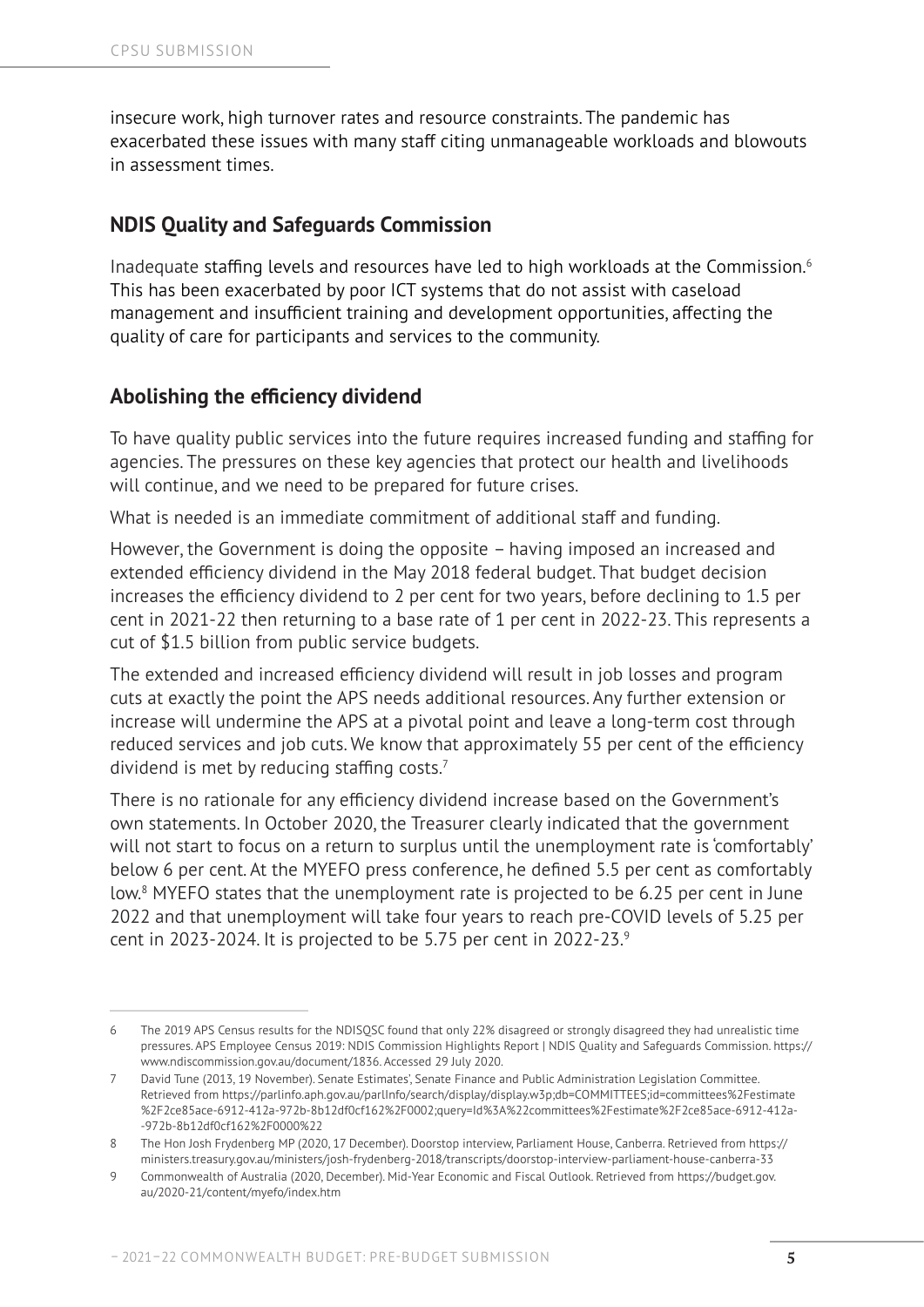To properly fund the public services we need, and to have the ability to plan and respond to an uncertain future, the efficiency dividend needs to be abolished. In the short-term, an increased or extended efficiency dividend in the 2021-22 Budget needs to be ruled out to provide certainty and confidence to the APS. Longer-term, it requires a funding model that does not impose these arbitrary cuts on agencies.

The CPSU continues to be more than willing to work constructively with the Government to develop a more sustainable funding model that does not rely on blunt instruments like the efficiency dividend.

#### **Investing in ICT infrastructure**

Digital transformation has been a stated priority of this Government, with a strategy focused on making government easy to deal with, informed by the community and fit for purpose in a digital age. But rather than ensuring there is in-house capacity to deliver better services, the focus has been on outsourcing ICT and cutting staffing costs by reducing access to non-digital service delivery channels. As a result, we have seen a growing use of ICT contractors, who are now 30 per cent of the ICT workforce,10 and a reduction in staffing in service delivery agencies such as Services Australia that have over 5,000 fewer staff today than in June 2012.

COVID-19 has shown the importance of digital capacity for the delivery of, and the basic functioning of public services Australians rely on. Up-to-date ICT infrastructure is not an addendum but core to the functioning of the APS. COVID-19 also showed the operational importance of digital infrastructure as up to 56 per cent of APS employees worked from home.<sup>11</sup>

There are no shortcuts to building in-house capacity, but it is necessary for effective government, as recognised in the APS Review. The late Paul Shetler, former head of the Digital Transformation Office, previously explained that 'Instead of providing digital training to public servants, too often we've [the APS] outsourced IT to large international technology vendors and consultants.' He noted that 'Outsourcing makes the government seem smaller, but it is expensive, and it contributes further to deskilling the public service.'<sup>12</sup>

A significant investment in staff ICT skills is needed. The APS Review estimated \$250 to \$300 million a year is needed over the next four years to lift digital skills and capabilities and that at least \$100 million a year in dedicated funding will be required to kick-start digital transformation and deliver uplifts in APS-wide capability.13

<sup>10</sup> Department of Finance. Australian Government ICT Trends Report 2015-16. Retrieved from [https://www.finance.gov.au/sites/](https://www.finance.gov.au/sites/default/files/ict-trends-report-2015-16.pdf) [default/files/ict-trends-report-2015-16.pdf](https://www.finance.gov.au/sites/default/files/ict-trends-report-2015-16.pdf)

<sup>11</sup> Australian Public Service Commission (2020). State of the Service Report 2019-20. Retrieved from https://www.apsc.gov.au/ state-service-report-2019-20

<sup>12</sup> Paul Shetler (2018, 14 March) Digital delivery of government services. Senate Finance and Public Administration References Committee. Retrieved from https://parlinfo.aph.gov.au/parlInfo/search/display/display.w3p;db=COMMITTEES;id=committees%2 Fcommsen%2F07f04377-dc1a-42d9-82ae-a74955dcd0ea%2F0004;query=Id%3A%22committees%2Fcommsen%2F07f04377 dc1a-42d9-82ae-a74955dcd0ea%2F0000%22

<sup>13</sup> Department of Prime Minister and Cabinet (2019, 13 December). 'Our Public Service, Our Future. Independent Review of the Australian Public Service.' Commonwealth of Australia. Retrieved from https://pmc.gov.au/resource-centre/government/ independent-review-australian-public-service.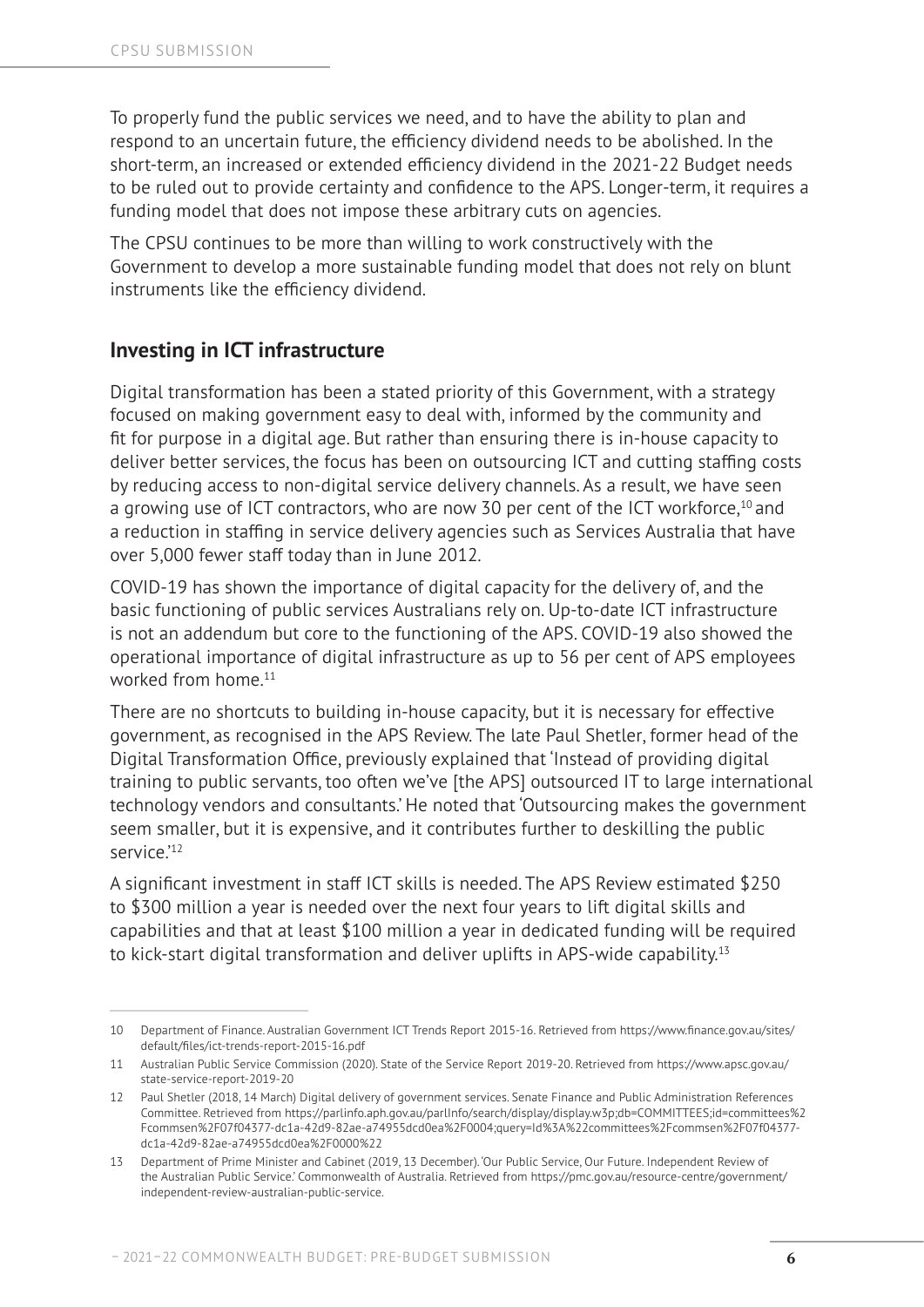Prior to the COVID-19 pandemic, there were plans to commence an APS wide ICT capability audit.<sup>14</sup> This should be a priority but also must be matched with additional investment. The APS Review estimated that at least \$1 billion of investment would be needed to overcome the gap with the private sector. <sup>15</sup>

What is required is for the APS to build its internal capacity and reduce its reliance on external contractors and vendors. This should be combined with a broader employment strategy by creating and looking at opportunities in smaller capital cities and regional locations.

Placing a cap on agency expenditure on ICT consultants and contractors must be a central strategy to achieve that goal and it can help generate savings to reinvest in improving digital skills and in-house ICT capacity.

#### **Maintaining trust in government by prioritising integrity and accountability**

Prior to COVID-19, low levels of trust and satisfaction in government were a significant source of concern.<sup>16</sup> The response of Australian governments to the pandemic has restored public trust in the role of government.<sup>17</sup> Maintaining that trust in our public services and democracy is essential if we want to effectively tackle complex policy challenges into the future. This requires boosting resources to ensure greater transparency, accountability and integrity, reversing the Government's approach over the past few years.

Royal Commissions into Disability and Aged Care Quality and Safety have highlighted that the regulatory agencies that are responsible for monitoring and compliance of standards in the organisations many vulnerable Australians rely on are not receiving the funding and staffing they need to do their job properly. CPSU members in the Aged Care Quality and Safety Commission, for example, have reported massive increases in workloads, resulting in long wait times on assessments. There are simply not enough permanent assessor staff, with an over-reliance on staff on short-term insecure contracts.18

Along with funding failing to keep up with the workloads of our regulators, constant cuts to funding and staffing in agencies that have an accountability role have eroded their capacity to scrutinise and inform the community about the work in key areas of the economy. Analysis by the Centre for Public Integrity found funding of accountability institutions has been cut dramatically by \$1.4 billion in real terms since 2010, down from \$4.8 billion to \$3.4 billion.19

<sup>14</sup> https://www.govtechreview.com.au/content/gov-digital/article/govt-plans-aps-wide-ict-systems-audit-1116842133

<sup>15</sup> Department of Prime Minister and Cabinet (2019, 13 December). 'Our Public Service, Our Future. Independent Review of the Australian Public Service.' Commonwealth of Australia. Retrieved from https://pmc.gov.au/resource-centre/government/ independent-review-australian-public-service

<sup>16</sup> Australian National University (2019, 9 December). Trust in government hits all time low. Retrieved from https://www.anu.edu. au/news/all-news/trust-in-government-hits-all-time-low

<sup>17</sup> Tom Burton (2020, 11 November). Trust in government soars, survey shows. Australian Financial Review. Retrieved from https:// www.afr.com/politics/federal/trust-in-government-soars-survey-shows-20201111-p56di9

<sup>18</sup> Community and Public Sector Union (2020) Submission to Royal Commission into Aged Care Quality and Safety.

<sup>19</sup> Centre for Public Integrity (October 2020) Accountability Deficit: the \$1.4 billion funding cut of accountability institutions. Retrieved from https://publicintegrity.org.au/wp-content/uploads/2020/10/Briefing-Paper-Budget-2019-2020-1.pdf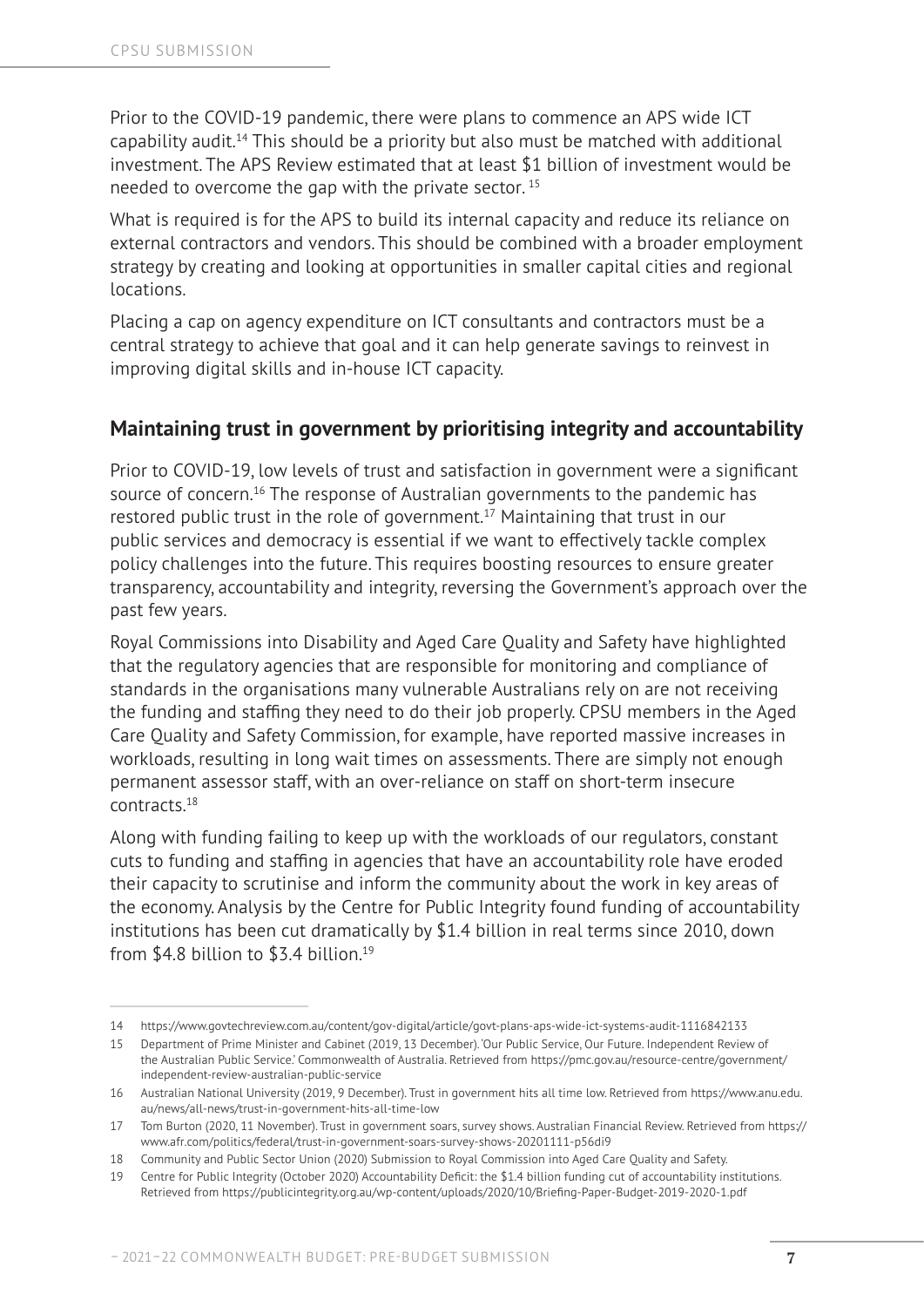The ANAO has felt the brunt of this. ANAO funding fell from \$112 million in 2019-20 to \$98 million in 2020-21 and the number of performance audits will now fall well below the longstanding bipartisan target of 48 per year to around 38 in 2022-23.20

Agencies have not only experienced cuts, but they have also not received additional resources to meet growing demands. The Office of the Australian Information Commissioner's resourcing has not kept pace with the 13per cent increase in the number of Freedom of Information requests received across Australian Government agencies since 2017.<sup>21</sup>

Staffing reductions in these agencies that are important to our democracy have a real-world impact. For example, the NT AEC headcount decrease from 60 in June 2013 to 10 in June 2020 had an impact on enrolment, with falling enrolment in remote communities.<sup>22</sup> The Indigenous enrolment rate in the NT is only 68 per cent.<sup>23</sup>

Existing accountability agencies should be supported but existing gaps also need to be addressed through either the establishment of bodies or expanded functions for existing regulatory agencies. For example, along with improved public data on procurement and contracting, a properly funded National Integrity Commission needs to be established. While the CPSU notes there are plans to establish a Commonwealth Integrity Commission, the significant delays and scaled back proposal do not reassure the public that there is genuine commitment to establishing an agency that will do the work that is required in this area.

The Commonwealth must commit to properly resourcing and empowering regulatory and accountability agencies to ensure community confidence in government and in government services.

#### **A public sector that reflects Australia's diversity**

The challenges that Australia will face in an uncertain economic and geopolitical environment means we need to use all our natural advantages such as our society's diversity. An APS that represents the diversity of Australia will deliver better outcomes for all Australians.

While there have been improvements in the proportion of Aboriginal and Torres Strait Islander APS employees, they continue to be employed at lower classification levels at higher proportions and have comparatively high attrition rates. Most are recruited into lower classifications with APS4 and below accounting for nearly four in five (79.4 per cent) engagements, compared to half (50.7 per cent) for non-Indigenous employees. It is

<sup>20</sup> Paul Karp (2020, 8 October). Coalition accused of trying to avoid scrutiny after audit office budget cut. Guardian Australia. Retrieved from https://www.theguardian.com/australia-news/2020/oct/08/coalition-accused-of-trying-to-avoid-scrutiny-afteraudit-office-budget-cut

<sup>21</sup> Centre for Public Integrity (October 2020) Accountability Deficit: the \$1.4 billion funding cut of accountability institutions. Retrieved from https://publicintegrity.org.au/wp-content/uploads/2020/10/Briefing-Paper-Budget-2019-2020-1.pdf

<sup>22</sup> Tom Maddocks (2018, 17 December). NT politician blames AEC cuts for constituents being denied chance to enrol to vote. ABC News. Retrieved from https://www.abc.net.au/news/2018-12-17/voter-participation-enrolled-lingiari-snowdon-jacintaprice/10620932

<sup>23</sup> Australian Electoral Commission (2020, 4 September). Indigenous enrolment rate. Retrieved from https://www.aec.gov.au/ Enrolling to vote/Enrolment stats/performance/indigenous-enrolment-rate.htm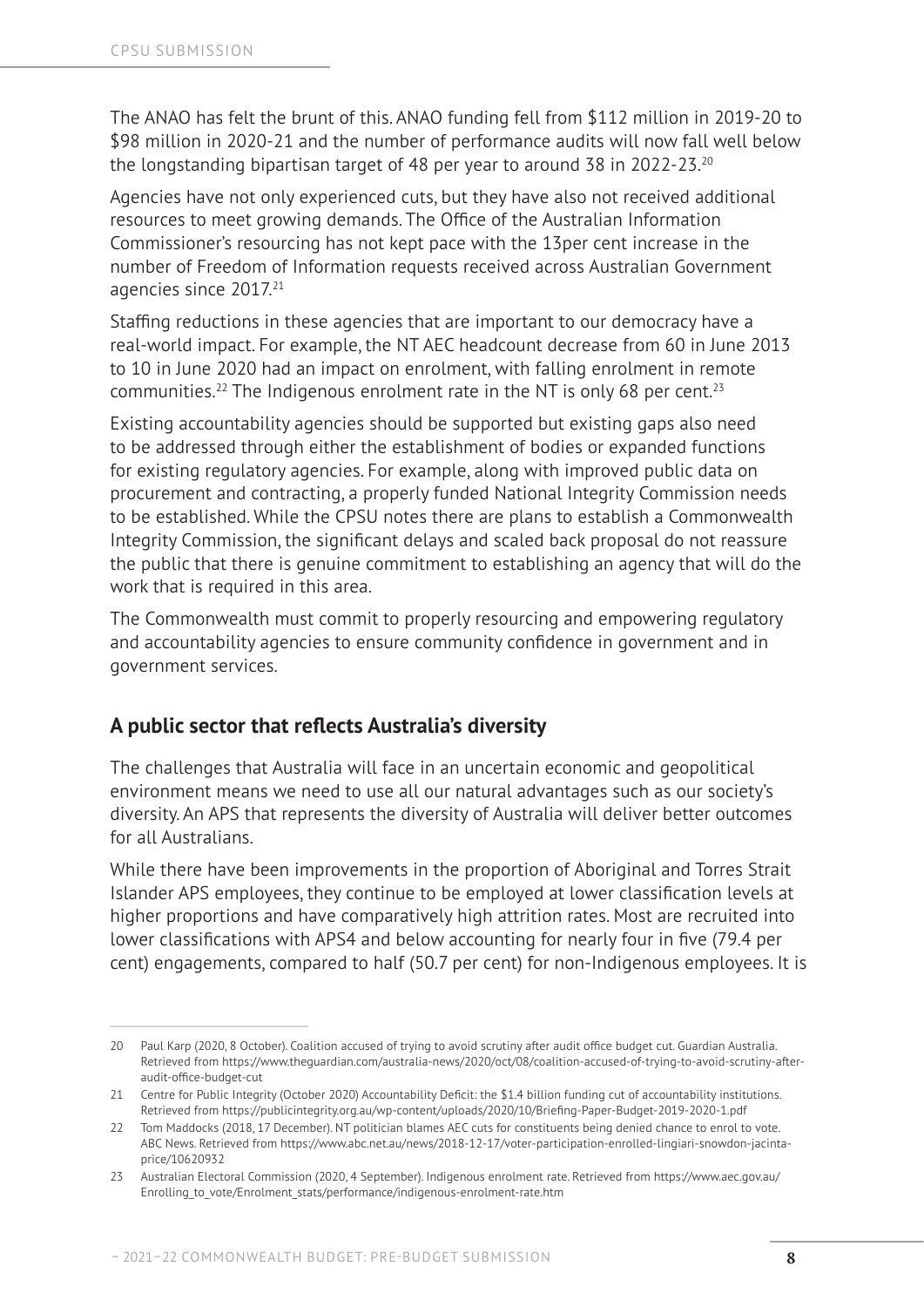of little surprise that retention continues to be a problem with a significant gap of 8.1 years for median service, a gap that has grown over the past twenty years.<sup>24</sup>

Australians with a disability continue to remain underrepresented with only 4 per cent of APS employees having a disability, roughly half that of the Australian labour market. The CPSU welcomes commitments by the APS to diversity and inclusion, most recently to increasing the representation of Australians with a disability in the APS workforce to a target of 7 per cent, however, it requires addressing lower retention rates.<sup>25</sup>

Much more also needs to be done to better reflect Australia's cultural and linguistic diversity. The most recent June 2020 APS Employment Data indicates that 14.3 per cent have a non-English speaking background, a decline of 0.5 per cent since June 2019 and lower than any time since June 2012.<sup>26</sup> At the same time as Australia has been becoming more culturally diverse, the State of the Service Report noted that "in recent years, employment of CALD employees in the APS has been slowing."27

The CPSU notes there is no service-wide cultural and linguistic diversity strategy and data on culturally and linguistic diverse representation within the APS is poor, incomplete and varies by agency. It has an impact on delivery by the public sector as committing resources and understanding its importance becomes less of a priority. A glaring example of its impact was the use of Google Translate for important COVID-19 related translations for multicultural communities that resulted in incorrect and incoherent information for the public.<sup>28</sup>

<sup>24</sup> Australian Public Service Commission (2020). State of the Service Report 2019-20. Retrieved from https://www.apsc.gov.au/ state-service-report-2019-20

<sup>25</sup> Australian Public Service Commission (2020). State of the Service Report 2019-20. Retrieved from https://www.apsc.gov.au/ state-service-report-2019-20

<sup>26</sup> Table 76: All employees: diversity group, 2001 to 2020, APS Employment Data, 30 June 2020 in Australian Public Service Commission (2020). APS Employment Data 30 June 2020 Release.' Commonwealth of Australia. Retrieved from https://www. apsc.gov.au/aps-employment-data-30-june-2020-0.

<sup>27</sup> Australian Public Service Commission (2020). State of the Service Report 2019-20. Retrieved from https://www.apsc.gov.au/ state-service-report-2019-20

<sup>28</sup> Stephanie Dalzell (2020, 19 November). Federal Government used Google Translate for COVID-19 messaging aimed at multicultural communities. ABC News. Retrieved from https://www.abc.net.au/news/2020-11-19/government-used-googletranslate-for-nonsensical-covid-19-tweet/12897200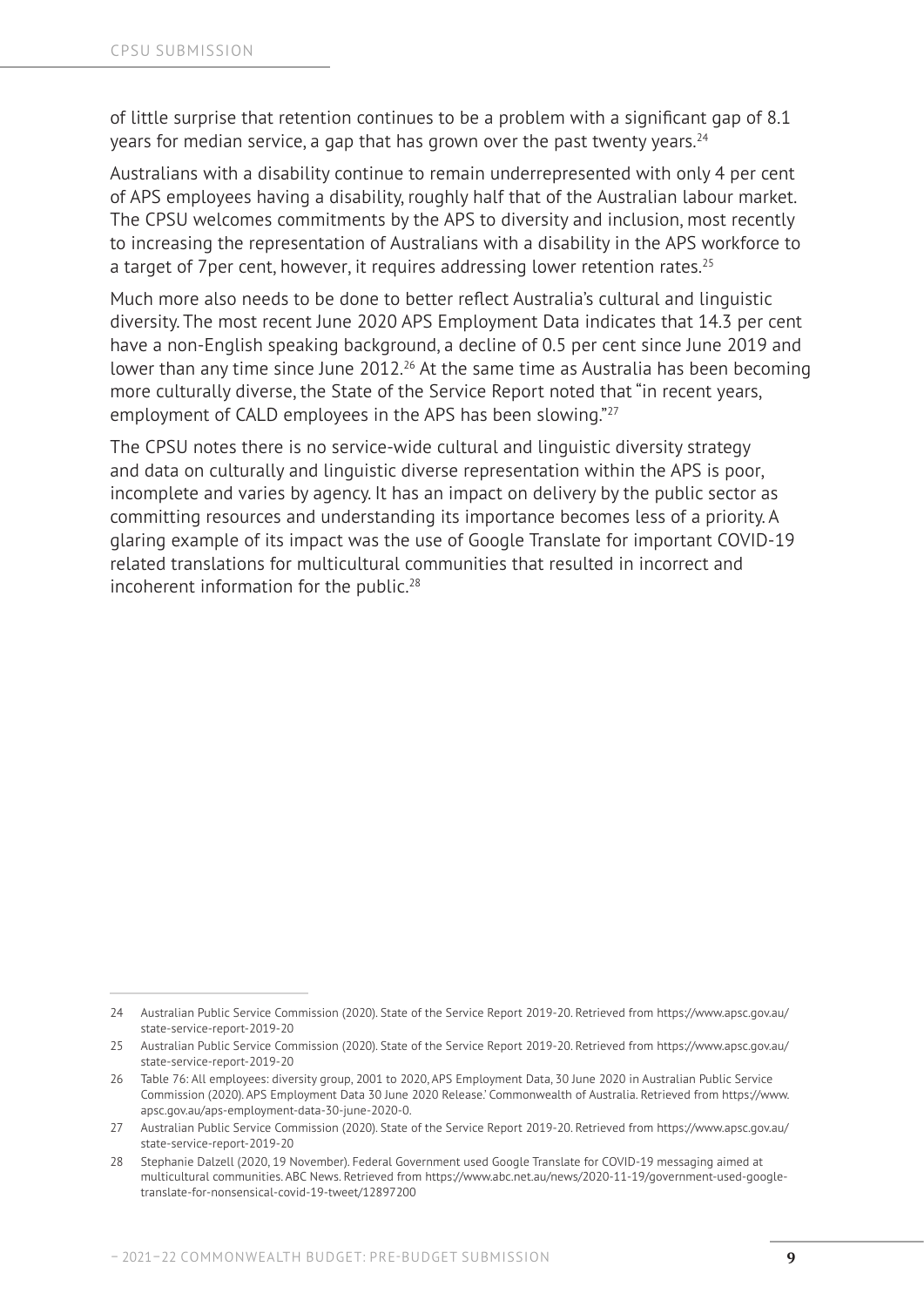## **2. Using the power of government to create secure jobs for those in need**

In the current economic climate, the Commonwealth needs to use every policy option available to it to create new jobs. The public sector workforce is a macroeconomic lever that the Commonwealth has not used to its full potential. It is a lever that can address various public policy objectives using a multi-pronged approach.

The APS wages policy has a wider impact on private sector wages and can boost general demand across the economy, generating more jobs because of the multiplier effect. Commonwealth employment is another powerful policy lever that can assist in meeting the jobs crisis faced by younger Australians and those in regional communities. Actions such as expanding entry-level opportunities, new flexible and secure jobs in the outer suburbs and creating regional jobs hubs are practical things that can be done.

#### **Expanded entry-level opportunities**

The COVID-19 recession has impacted worse on some demographic groups. Younger Australians have been amongst the hardest hit. Employment for 15–34 year old's is around 4.2 per cent lower than its March 2020 level while employment for the rest of the population is 0.1 per cent lower.<sup>29</sup> Youth unemployment is currently at 15.6 per cent, more than double the official rate of 7.0 per cent.<sup>30</sup> This has been acknowledged by the Treasurer who said that "getting young people into work is a challenge"<sup>31</sup>

This has affected younger Australians in all segments of the labour market. The number of those employed in professional jobs between the ages of 20-24 declined from 204,600 in February 2020 to 176,600 in November 2020, indicating a significant decline in 'graduate' roles for younger Australians.<sup>32</sup>

A lack of jobs for younger Australians is not a new problem. Before COVID-19, youth unemployment was at crisis levels, with regional and outer suburban locations the hardest hit.33

There are simply not enough jobs, not just for younger Australians, and governments can and should play a direct role in changing this. One avenue open to governments is expanding entry-level programs. For example, the ACT Government announced a 20 per cent increase in the size of its graduate program, recognising the role the public sector

<sup>29</sup> Commonwealth of Australia (2020, December). Mid-Year Economic and Fiscal Outlook. Retrieved from https://budget.gov. au/2020-21/content/myefo/download/myefo-2020-21.pdf

<sup>30</sup> Australian Bureau of Statistics (2020, 13 August). 6202.0 - Labour Force, Australia, October 2020.

<sup>31</sup> The Hon Josh Frydenberg MP (2020, 17 December). Doorstop interview, Parliament House, Canberra. Retrieved from [https://](https://ministers.treasury.gov.au/ministers/josh-frydenberg-2018/transcripts/doorstop-interview-parliament-house-canberra-33) [ministers.treasury.gov.au/ministers/josh-frydenberg-2018/transcripts/doorstop-interview-parliament-house-canberra-33](https://ministers.treasury.gov.au/ministers/josh-frydenberg-2018/transcripts/doorstop-interview-parliament-house-canberra-33)

<sup>32</sup> ABS. Labour Force, Australia, Detailed, November 2020 . 6291.0.55.003 - EQ13 - Employed persons by Age and Occupation major group of main job (ANZSCO), August 1986 onwards

<sup>33</sup> Brotherhood of St Laurence (2019, 4 March). Australia's latest 20 youth unemployment hotspots ranked. Retrieved from https:// www.bsl.org.au/news-events/media-releases/australias-latest-20-youth-unemployment-hotspots-ranked/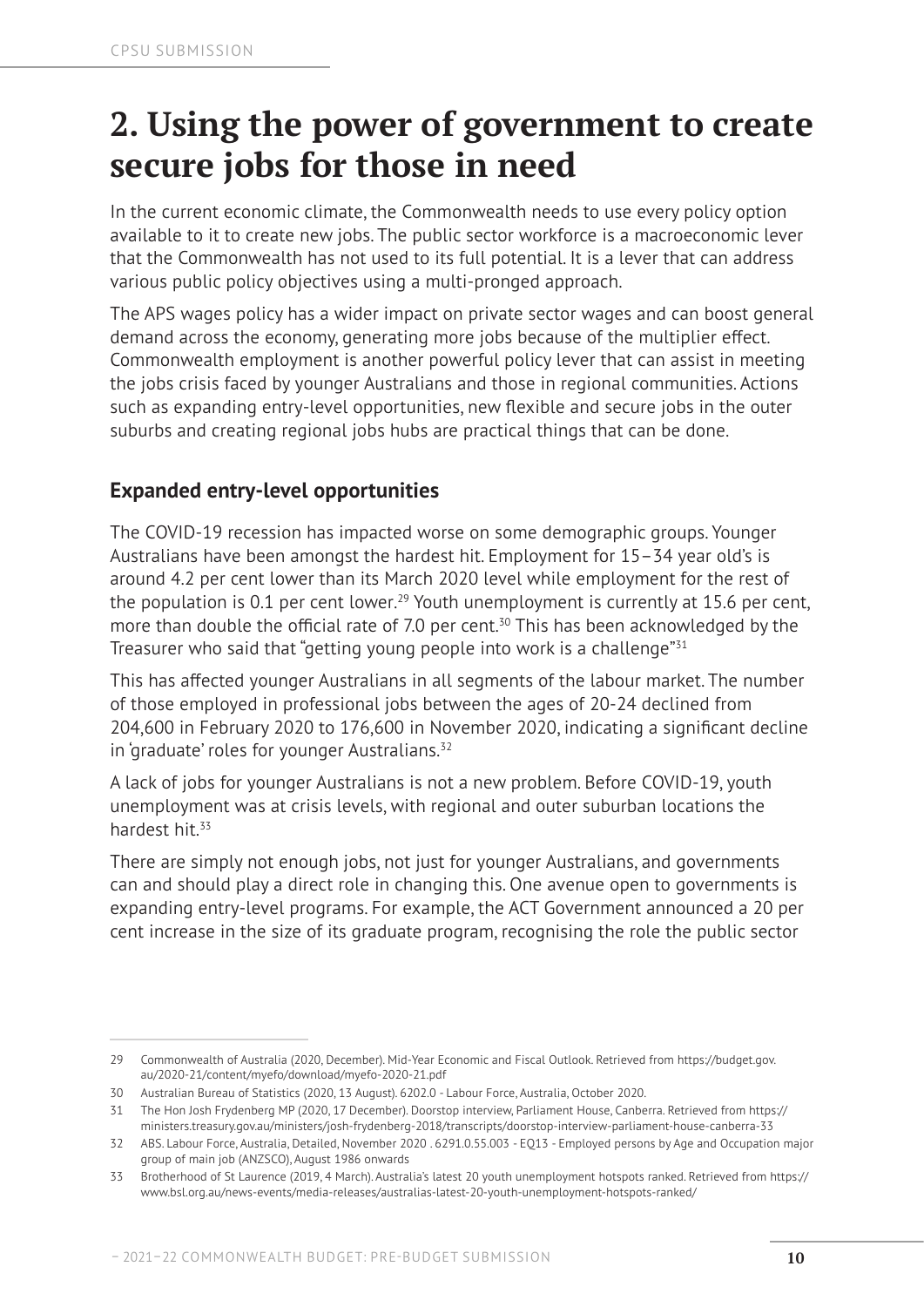can play.34 The Commonwealth should play a similar role and expand the APS graduate program.

A significantly expanded graduate program was a key element of the CPSU's Supplementary 2020-21 Commonwealth Budget submission. It is pleasing to see several key APS agencies have increased their graduate intake for 2021. Early indications are that the ATO and Services Australia amongst others will significantly increase the number of graduates they take on this year.

Whilst it is encouraging to see some APS agencies increase their graduate intakes, there needs to be a clear whole of APS commitment from the Government to an ongoing, across the board increase in APS graduate positions.

Declining entry-level opportunities have made APS graduate positions increasingly desirable. Approximately 6,000 applications were received for the 2021 APS graduate intake.35 This is over four times the 1,407 graduates who joined the APS across 35 agencies in 2020.<sup>36</sup> The decline in professional roles for those aged 20-24 means there is likely to be even more competition for 'graduate' roles for 2022.

There is a nationwide benefit to an increased APS graduate intake. Contrary to perception, only two in five Australian Public Service jobs are located in Canberra. However, only a third of graduate positions are currently located outside the ACT. An expansion of the program could be used to increase this percentage with a focus on regional Australia and smaller capital cities. Based on 30 June 2020 headcount figures, outside of Canberra, a doubling of the APS graduate program alone would create an additional:

- 124 jobs in New South Wales;
- 208 jobs in Victoria;
- 94 jobs in Oueensland:
- 49 jobs in South Australia;
- 46 jobs in Western Australia;
- 13 jobs in Tasmania; and
- 4 jobs in the Northern Territory.

An expanded graduate program must not be the only public sector employment policy response by the Commonwealth. Public sector employment strategies to address youth unemployment must include alternative entry-level pathways for those without existing post-secondary qualifications.

<sup>34</sup> Kathryn Brown and Andrew Lewis (2020, 13 August). Graduate Positions and Business Incentives for Generation Hardest Hit by COVID-19. The Canberra Times. Retrieved from https://www.canberratimes.com.au/story/6875057/graduate-positions-andbusiness-incentives-for-generation-hardest-hit-by-covid-19/

<sup>35</sup> Australian Public Service Commission (2020). State of the Service Report 2019-20. Retrieved from https://www.apsc.gov.au/ state-service-report-2019-20

<sup>36</sup> Australian Public Service Commission (2020). State of the Service Report 2019-20. Retrieved from https://www.apsc.gov.au/ state-service-report-2019-20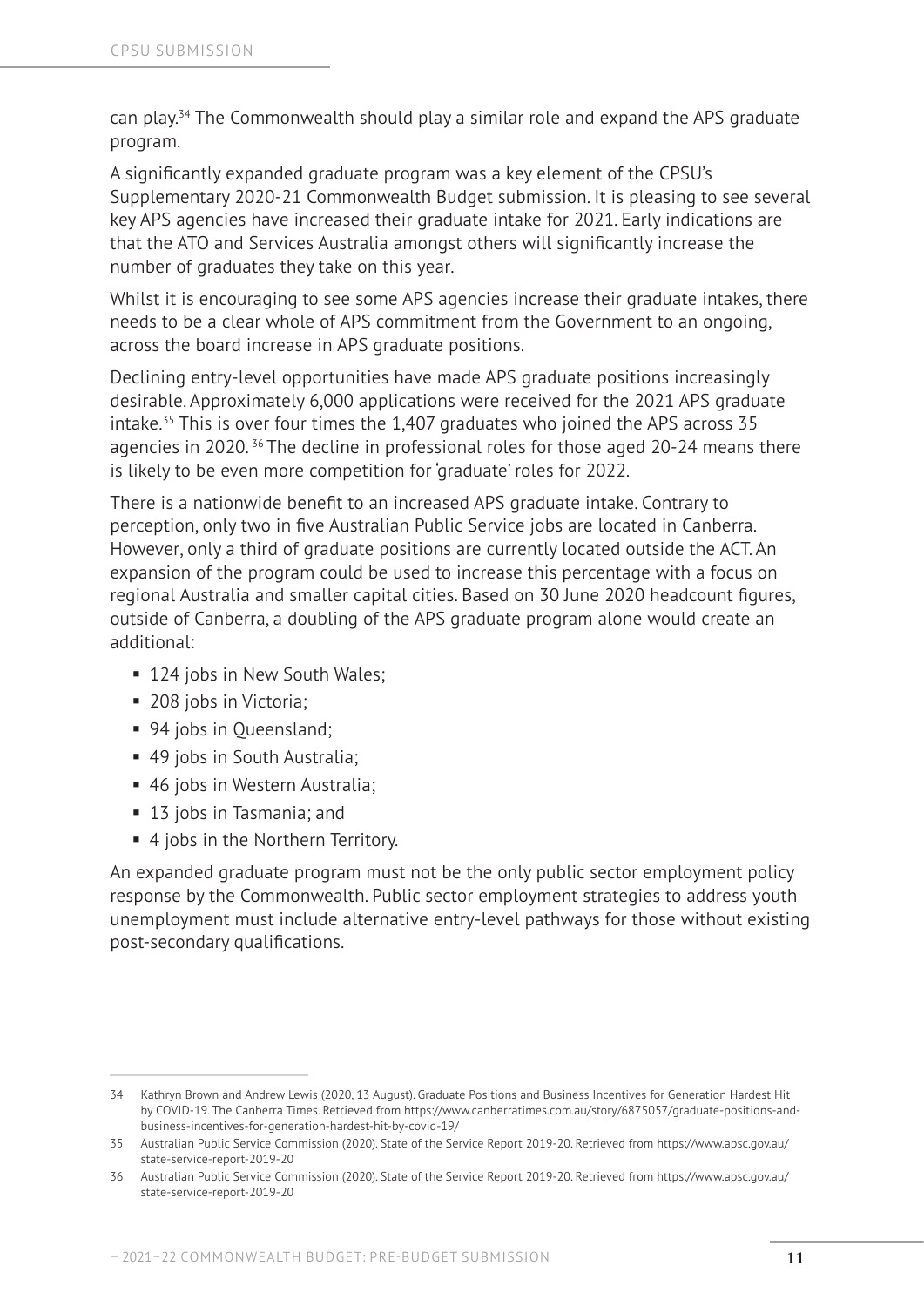Other jurisdictions have realised the importance of other pathways. The Victorian Government announced up to 800 jobs in a Youth Employment Program to provide skills training and work experience in the public service.<sup>37</sup> That number far exceeded the number of trainees in the APS, which was 544 trainees in June 2020.<sup>38</sup> The Review of the Tasmanian State Service also recommended an increase in the number of placements available within graduate, cadet and traineeship programs to create more opportunities for young people.<sup>39</sup>

There are a range of existing public service entry-level programs that can be emulated or expanded to provide job opportunities in the APS such as the Victorian Public Service's Youth Cadetship program<sup>40</sup> and the APS apprenticeship and cadetship programs run by the Digital Transformation Agency.41 These entry-level programs are not just for younger Australians. A larger entry-level intake with a focus Indigenous Australians and also other targeted groups should be a priority. For example, the Clean Energy Regulator's traineeship program includes a specific focus on recent high school graduates, those with a disability, mature age workers seeking to re-enter the workforce and Indigenous Australians.<sup>42</sup>

The CPSU is not the only organisation that has advocated for this expansion. Australia Together has previously recommended the direct employment of thousands of new trainees and graduate trainees each year for the next three years, across Commonwealth agencies across the country. They noted this would require lifting existing staffing level caps and efficiency dividends so that these new jobs make a net contribution to employment.43

As a start, the Commonwealth should double the APS graduate program and provide an additional 1,500 positions in alternative entry-level pathways, ensuring that these new roles exist across Australia in smaller states, regional centres and outer suburban locations.

#### **Providing quality jobs for women in outer suburban and regional Australia**

Increasing APS staffing levels will also alleviate the disproportionate impact of this recession on women. Women are far more likely to work part-time and many femaledominated industries like retail and hospitality have been hit the hardest by the recession.

<sup>37</sup> Premier of Victoria (2020, 21 July) Jobs Boost For Local Communities And Young People. Retrieved from http://www.premier.vic. gov.au/jobs-boost-local-communities-and-young-people.

<sup>38</sup> Table 14: All employees: location by base classification and employment category, 30 June 2020, in Australian Public Service Commission (2020). APS Employment Data 30 June 2020 Release.' Commonwealth of Australia. Retrieved from https://www. apsc.gov.au/aps-employment-data-30-june-2020-0.

<sup>39</sup> Dr Ian Watt AC (2020, November). Review of the Tasmanian State Service - Interim Report, Department of Premier and Cabinet. Retrieved from http://www.dpac.tas.gov.au/\_\_data/assets/pdf\_file/0010/562591/Interim\_Report\_-\_FINAL.pdf

<sup>40</sup> Victorian Government. Youth Cadetship Scheme. Retrieved from [http://jobs.vic.gov.au/about-jobs-victoria/youth-cadetship](http://jobs.vic.gov.au/about-jobs-victoria/youth-cadetship-scheme)[scheme](http://jobs.vic.gov.au/about-jobs-victoria/youth-cadetship-scheme)

<sup>41</sup> Digital Transformation Agency (2020, May 20). Start Your Digital Career in Government. Retrieved from https://www.dta.gov.au/ help-and-advice/learning-and-development/start-your-digital-career-government.

<sup>42</sup> Clean Energy Regulator (2020, 15 January) APS Trainee Program. Retrieved from http://www.cleanenergyregulator.gov.au/About/ Pages/Work%20for%20us/APS-Trainee-Program.aspx.

<sup>43</sup> Australia Together (2020, August). 2020-21 Federal Pre-Budget Submission. Retrieved from https://australiatogether. squarespace.com/s/2020824-Budget-Submission-Final.pdf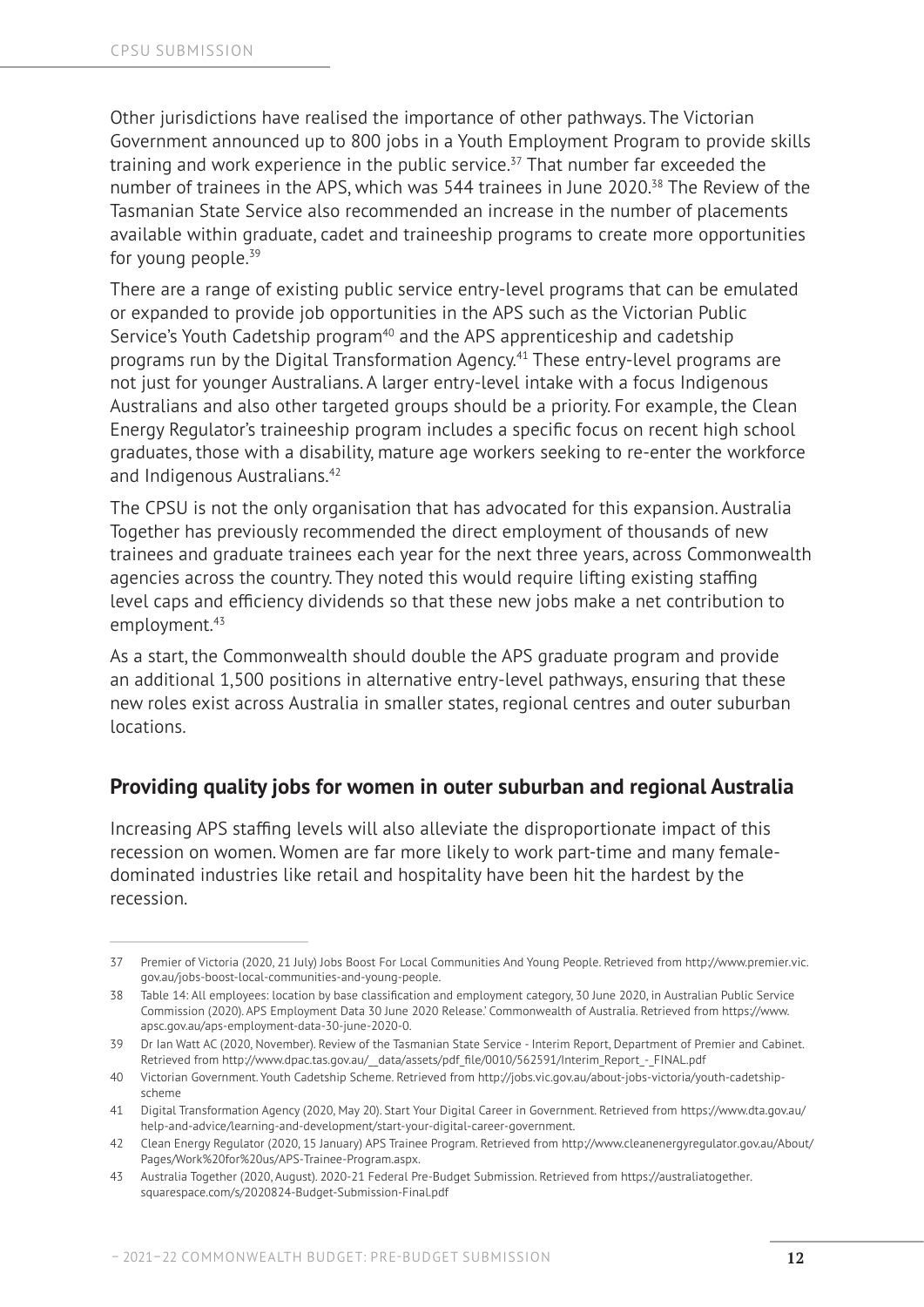Creating new, permanent, secure jobs in agencies with a wide geographic footprint that have opportunities for flexible work conditions, provides an opportunity to address multiple policy objectives. In addition to helping with the growing pressures on our cities, they can provide job opportunities for women in outer suburban and regional Australia. The flexible working arrangements in the APS can provide access to parttime work with good conditions and career opportunities. This helps strengthen local economies and provides secure employment with a career path for women in regional and outer suburban areas. An agency such as Services Australia, for example, has nearly all (87 per cent) of its geographical footprint outside of Canberra and is ideal for expansion in these areas.

The APS could play a much larger role in providing good quality jobs for older women who are seeking work. The typical person on JobSeeker is now an individual aged over 45, many of whom have dependent children.<sup>44</sup> Compared to the past when it was mostly younger men, older women are more likely to be on JobSeeker.<sup>45</sup> This would help reduce unemployment rates for a key demographic that needs help and address pressures on public services.

#### **Regional jobs hubs**

Quality public sector jobs are fundamental to any economic rebuild in regional Australia and to the achievement and maintenance of full employment. A new approach is needed after the failure of previous government initiatives such as the decentralisation program where only 430 jobs moved, and not all to regional centres but instead to Western Sydney or other state capitals like Adelaide.<sup>46</sup> A more considered approach is needed that considers the public policy objectives and transaction costs of relocations.

The creation of specifically designed jobs hubs in regional locations like Cairns, Launceston and Townsville should be considered. A designated jobs hub could involve new purpose-built facilities to co-locate Australian Public Service jobs with state and local government jobs. Commonwealth agencies should be required to place new roles and functions in those selected locations. The creation of jobs hubs will require collaboration with state and local governments to identify whether existing public sector roles and institutions mean that particular agency roles and functions should exist in specific regional locations.

Those locations should be a priority recipient of increased overall staffing levels. Agencies such as Services Australia, the ATO and NDIA should be the priority for new jobs, however, it is important that jobs are not just service delivery roles in contact centres and not limited to those agencies. Regulatory, program and ICT roles should also be considered to provide a range of career options in the regions.

<sup>44</sup> Australian Council of Social Services (2020). Faces of Unemployment 2020. Retrieved from https://www.acoss.org.au/faces-ofunemployment-2020/

<sup>45</sup> Parliamentary Budget Office (2020, 30 September). JobSeeker Payment: Understanding economic and policy trends affecting Commonwealth expenditure. Retrieved from https://www.aph.gov.au/About\_Parliament/Parliamentary\_Departments/ Parliamentary\_Budget\_Office/Publications/Research\_reports/JobSeeker\_Payment

<sup>46</sup> Rural and Regional Affairs and Transport Legislation Committee (2019, 21 October) Senate Estimates Department of Infrastructure, Transport, Cities and Regional Development. Retrieved from https://parlinfo.aph.gov.au/parlInfo/ search/display/display.w3p;db=COMMITTEES;id=committees%2Festimate%2Fc86ae780-aad0-42ea-9e14-33519ada94bd%2F00 02;query=Id%3A%22committees%2Festimate%2Fc86ae780-aad0-42ea-9e14-33519ada94bd%2F0000%22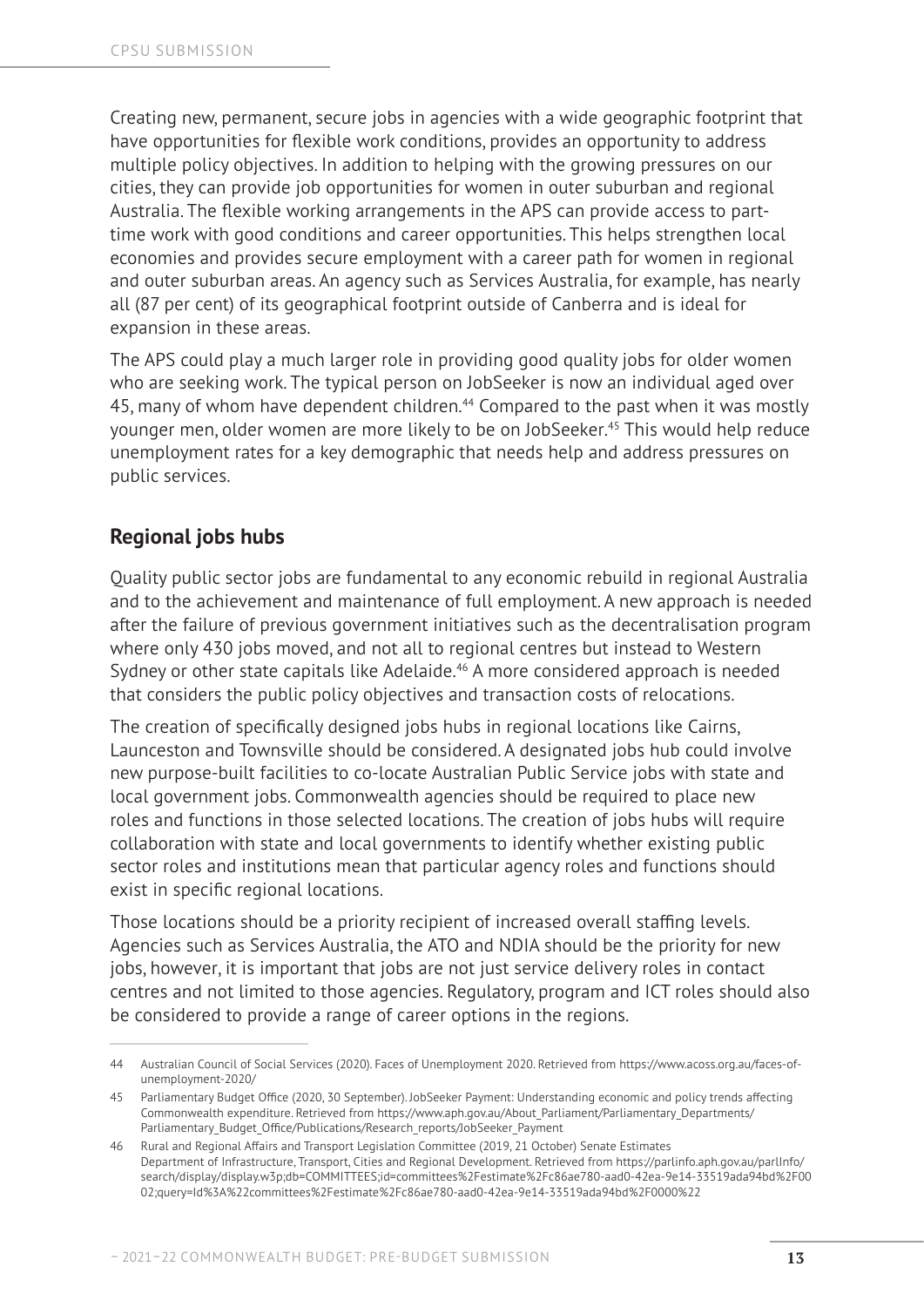There is an opportunity to combine building ICT capacity with a broader employment strategy. Given agencies report skill shortages in digital roles and the work in this area will increase, a digital career path with a regional focus for jobs could be established. The geographic spread of ICT employees show governments can make decisions about where roles are located. A greater proportion of ICT employees are in Victoria (9.5 per cent) and Queensland (9.3 per cent) than in NSW (4.7 per cent). $47$ 

Regional jobs hubs are being considered by other jurisdictions. The recent Tune Review of the Tasmanian State Service recommended a business case for the development of regional office hubs should be prepared including consideration of potential locations.<sup>48</sup> There are also a range of examples at both a state and federal level that can guide the development of jobs hubs in specific regional locations. These include VIC GovHubs, Townsville Defence Hub, Geelong and the Parramatta Justice Precinct.

Creating new, permanent, secure jobs that have opportunities for flexible working conditions in the regions, provides an opportunity to address multiple policy objectives. In addition to helping with the growing pressures on our cities, they can provide job opportunities in regional Australia. Recent research suggests that consumer spending by public servants will create 179 direct jobs for every \$1 million spent, encouraging private sector investment by strengthening consumer confidence.<sup>49</sup>

Secure public sector employment can act as an economic anchor in local communities, acting as new employment precincts in regional areas. It would encourage the establishment of private sector businesses and attract investment, providing decent, secure work that people can rely on.

Working with local universities and vocational education providers, they can also provide alternative pathways to entry-level employment in areas of need such as ICT through apprenticeships and cadetships, enabling targeted groups to build skills and have work experience. This helps strengthen local economies and provides secure employment with a career path in regional Australia.

To create additional capacity and job opportunities in regional areas, it is critical that these jobs are new positions. Relocation does not provide the net increase in staff and resources needed to rebuild policy development and service delivery capacity.

Along with being an economic anchor in local economies, jobs hubs would encourage better collaboration between different tiers of government and take advantage of the benefits of the network efforts of an industry being located in the same geographic location. There are agglomeration benefits when public servants can easily access concentrations of knowledge and expertise.50

<sup>47</sup> Table 30: All employees: job family by location, 30 June 2020, in Australian Public Service Commission (2020). APS Employment Data 30 June 2020 Release.' Commonwealth of Australia. Retrieved from https://www.apsc.gov.au/aps-employment-data-30 june-2020-0.

<sup>48</sup> Dr Ian Watt AC (2020, November). Review of the Tasmanian State Service - Interim Report, Department of Premier and Cabinet. Retrieved from http://www.dpac.tas.gov.au/ data/assets/pdf file/0010/562591/Interim\_Report\_-\_FINAL.pdf

<sup>49</sup> Richard Denniss, Matt Grudnoff and David Richardson (2020, 1 June). The macroeconomic impact of the NSW public sector pay cut. Australia Institute. Retrieved from https://australiainstitute.org.au/report/the-macroeconomic-impact-of-the-nsw-publicsector-pay-cut/

<sup>50</sup> Productivity Commission (2017, April). Transitioning Regional Economies, Initial Report, Canberra. Retrieved from http://www. pc.gov.au/inquiries/current/transitioning-regions/initial/transitioning-regions-initial.pdf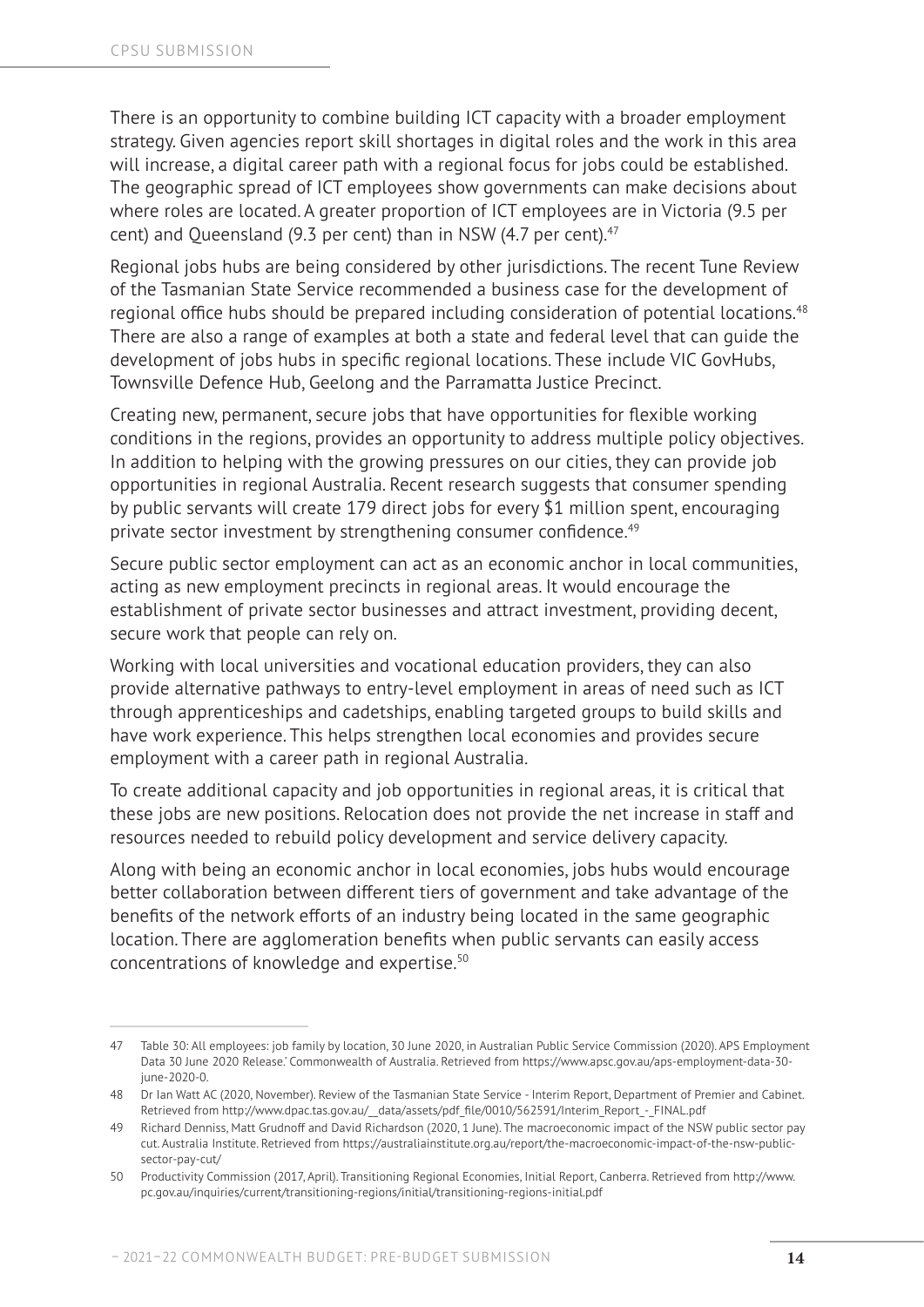#### **Lifting wages and demand**

Low wage growth is a drag on general demand and government revenue. There is a growing consensus that the continuation of these low wages is a threat to economic growth. The Government's wages policy for the APS has resulted in long term wage freezes, with a flow-on effect across the economy. Reducing wages has spill-over reductions in demand, spending, and production.<sup>51</sup> This is because it undermines the market conditions for businesses, which in turn undermines their own employment decisions and private sector wage growth.52

Wage growth will be crucial to lift both domestic demand and living standards to rebuild the economy. Wage cuts and wage freezes will only cause further damage. Governments must pursue, as a priority, policies that deliver wage growth and set annual wage growth targets.

We need to get rid of artificial caps on wages and restrictions on bargaining power that have resulted in record low wages growth. The Government's decision to cap public sector pay at the annual seasonally adjusted Wage Price Index (WPI) for the private sector, for the most recently published June quarter, is a counterproductive policy and will lead to a downward spiral of wages, depressing private sector demand.<sup>53</sup>

The Government has previously admitted that that "the public sector is a large employer – its wage outcomes have a macroeconomic effect".54 The most recent MYEFO indicates the WPI will be 1.25 per cent in 2021-22 compared to a CPI of 2.25 per cent. This indicates that over the next financial year, real wages will fall for all workers, damaging the economy unless drastic action is taken.

What is needed are policy settings that encourage wage growth for all. Government should set a wage growth target, abandon capping public sector pay, and use higher public sector wages as a macroeconomic lever to lift general demand and wage growth across the economy.

#### **Government leadership on climate change**

The challenge of climate change has not gone away with COVID-19. There is much that the Commonwealth Government can do to take on a leadership role in reducing emissions and in the creation of the jobs that will emerge in a post carbon economy.

As a major procurer of goods and services the Commonwealth can lead by example in setting procurement guidelines and operational policies to reduce its emissions output. The New Zealand Government and state and territory Australian governments are also

<sup>51</sup> Dan Nahum (2 October 2020). Public Service in Challenging Times: The Economic and Social Value of Public Sector Work in Queensland. Centre for Future Work. Retrieved from https://www.futurework.org.au/the\_value\_of\_public\_sector\_work\_in queensland

<sup>52</sup> Jim Stanford (2020, 16 April). Public Sector Pay Freezes Could Push Economy From Recession to Depression. Centre for Future Work. Retrieved from https://www.futurework.org.au/pay\_freezes\_recession\_to\_depression

<sup>53</sup> Ben Morton (2020, 13 November). New wages policy for Commonwealth Public Servants and a review of performance bonus arrangements for senior executives. Retrieved from https://ministers.pmc.gov.au/morton/2020/new-wages-policycommonwealth-public-servants-and-review-performance-bonus-arrangements-senior-executives

<sup>54</sup> Australian Public Service (2014, March). Australian Government Public Sector Workplace Bargaining Policy. Retrieved from https://www.apsc.gov.au/sites/default/files/280314-bargaining-policy.docx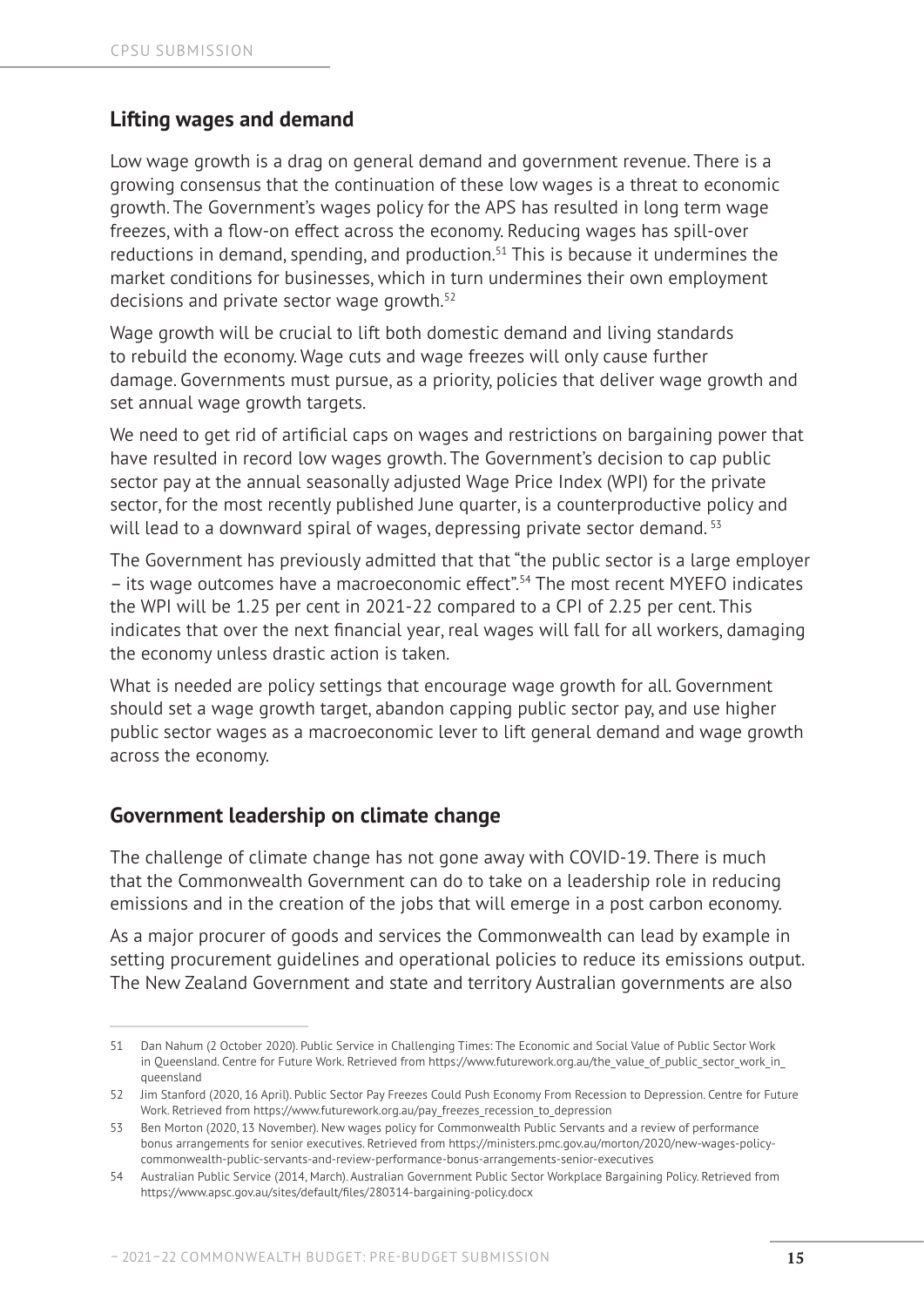implementing polices the Commonwealth could adopt. The New Zealand Government has committed to a carbon neutral public sector by 2025, requiring reporting and offsets where emissions cannot be reduced. In Australia, every state and territory has committed to net zero emissions by 2050 with some legislating these targets. The ACT Government has a target of zero emissions Government operations by 2040.<sup>55</sup> In Victoria, each department is required to outline its emissions reduction target in a Low Carbon Growth Plan. 56 Notably, the NSW Government has created a climate change policy framework that aims to embed climate change decisions in government decision making across operations including service delivery, infrastructure, purchasing decisions and regulatory frameworks.57

The Commonwealth should commit to a carbon neutral APS and legislate a Climate Change Policy Framework that has binding net zero by 2050 targets that requires the publication of associated five yearly plans to meet these targets, including for the Commonwealth public sector. The framework must fully integrate consideration of emissions and climate change risks in decision making about government programs, assets and services. This should include a strengthened Climate Change Authority that mandates the Government, considers the advice and recommendations on climate and independently reports and reviews Government policy without requiring Ministerial referral.

<sup>55</sup> ACT Government (2019. 12 July). Zero Emissions Government. Environment, Planning and Sustainable Development Directorate – Environment. Retrieved from [https://www.environment.act.go](http://www.environment.act.gov.au/cc/zero-emissions-government)v.au/[cc/zero-emissions-government.](http://www.environment.act.gov.au/cc/zero-emissions-government)

<sup>56</sup> Victorian Government (2018, 4 October). Victoria's Climate Change Framework. Climate Change. Retrieved from [https://www](http://www.climatechange.vic.gov/). climate[change.vic.gov.](http://www.climatechange.vic.gov/) au/victorias-climate-change-framework

<sup>57</sup> NSW Government (2020). Climate Change Policy Framework. NSW Environment, Energy and Science. Retrieved from [http://www.](http://www.environment.nsw.) [environment.nsw.g](http://www.environment.nsw.)ov.au/topics/climate-change/policy-framework.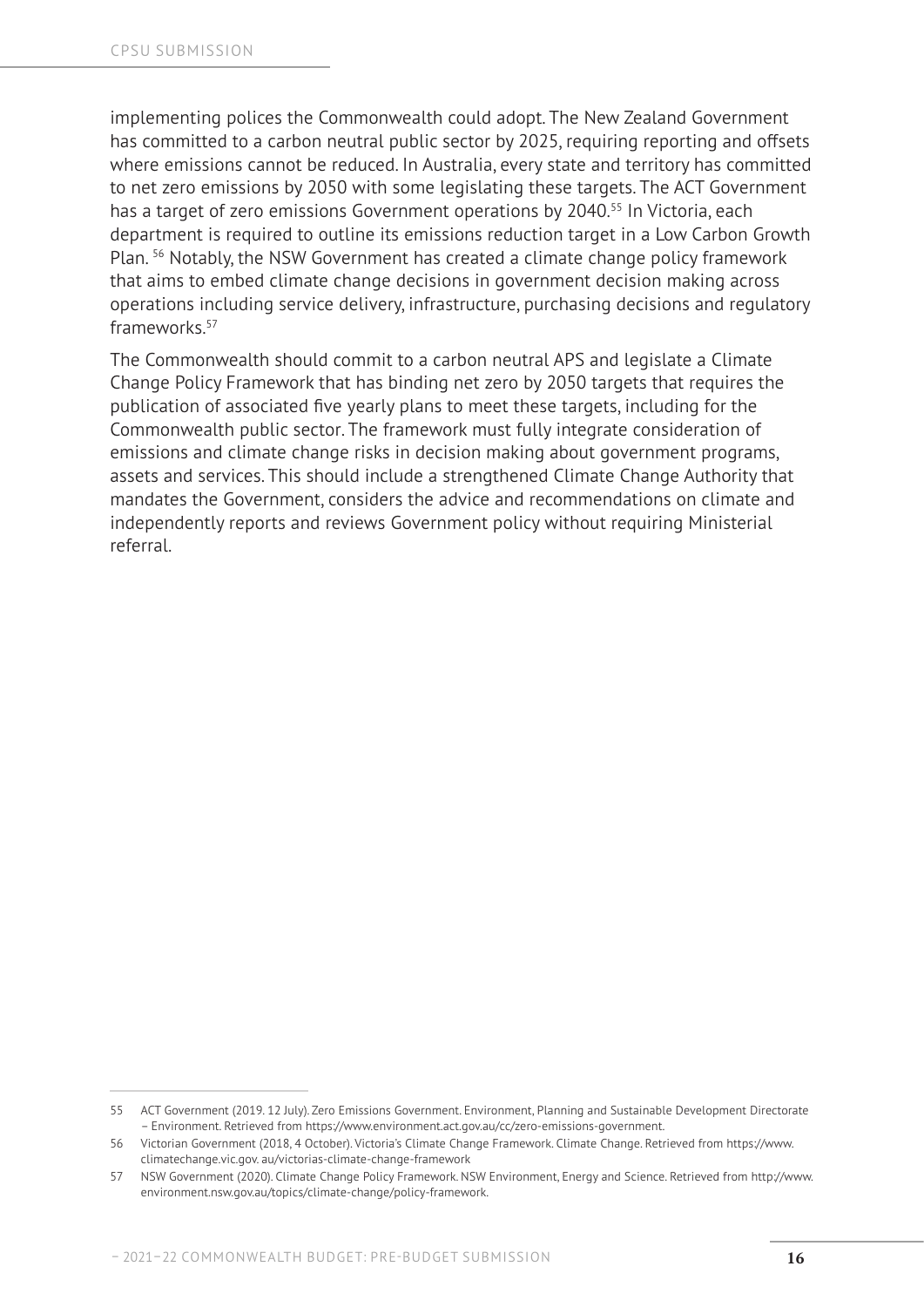### **3. Stopping the privatisation by stealth of our public services**

The Government's ASL cap leads to the privatisation by stealth of our public services.

Since the introduction of the staffing cap in 2013 over 15,000 ongoing, career-based APS jobs have been cut from the public service and converted to labour hire jobs. In addition to that, there has been a rapid and significant increase in the expenditure on contracted services such as third-party call centres and consultants. Because the government chooses to not accurately track this expenditure the exact numbers are unclear, but it is estimated that over 30,000 people are working in contract and labour hire arrangements in the APS, including at least 10,000 in contract call centres.

While there was a small lift in staffing in the 2020-21 Budget because of COVID-19, all of that work went to either casual positions or outsourced providers and labour hire companies.58 The Government has indicated that Average Staffing Levels will return to 2006-07 levels in 2021-22<sup>59</sup> The ongoing response to the pandemic requires a much greater role for all parts of the public service into the medium-term and this strict adherence to the flawed ideology of the staffing cap will undermine Australia's post COVID-19 rebuilding.

We are very concerned that the Government is planning to cut staffing levels in the upcoming Budget. Even with the temporary staffing increases, increased demands on the APS were largely met through increased hours, less leave and reliance on redeploying existing staff. In high priority work areas outputs increased to more than double, and during shorter periods, more than four times their pre-pandemic levels.<sup>60</sup>

Reliance on mobility to surge in response to crises ignores the importance of experience and training. For example, most employees assisting Services Australia were deployed to a call or processing centre, and most of these employees (80 per cent) had no prior experience in these roles. They had to work with unfamiliar systems, and it presented "a steep learning curve".<sup>61</sup>

This approach is unsustainable and creates unnecessary risks. Artificially restricting staffing levels prevents agencies from having the internal capacity to respond quickly to crises and effectively privatises core functions. By scrapping the ASL cap, we can convert labour hire positions to proper career APS jobs and cap the use of consultants, building long-term capacity that is sorely needed.

Labour hire creates insecure work, undermines the job security and work value of permanent staff, and has implications for the short and long term capacity of the public sector. Based on the limited information available, CPSU estimates there are at

<sup>58</sup> Commonwealth of Australia (2020, October). Budget 2020-21 - Budget Paper No. 4 Agency Resourcing. Retrieved from https:// budget.gov.au/2020-21/content/bp4/index.htm

<sup>59</sup> Commonwealth of Australia (2020, October). Budget 2020-21 - Budget Paper No. 4 Agency Resourcing. Retrieved from https:// budget.gov.au/2020-21/content/bp4/index.htm

<sup>60</sup> Australian Public Service Commission (2020). State of the Service Report 2019-20. Retrieved from https://www.apsc.gov.au/ state-service-report-2019-20

<sup>61</sup> Australian Public Service Commission (2020). State of the Service Report 2019-20. Retrieved from https://www.apsc.gov.au/ state-service-report-2019-20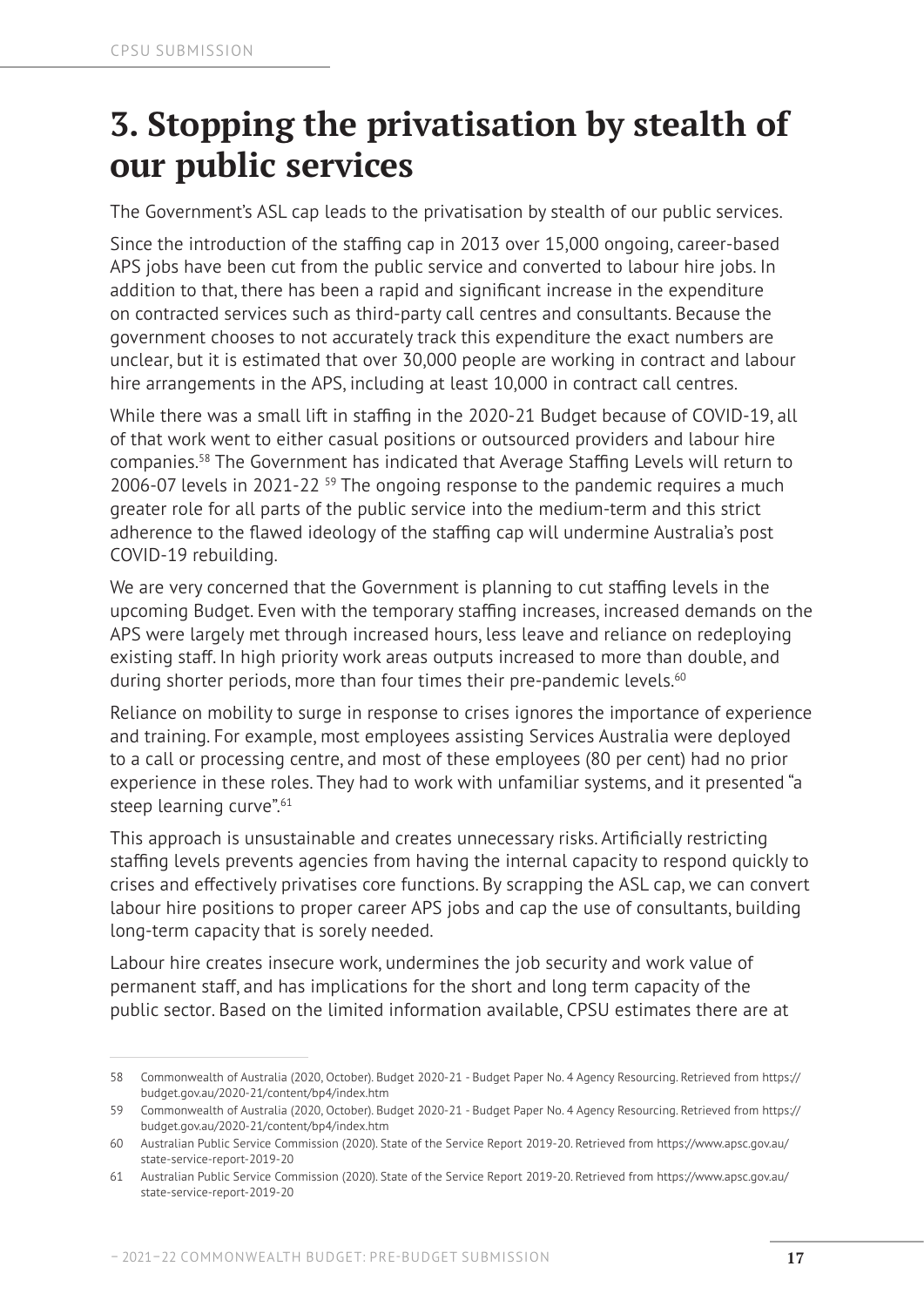least 30,000 APS jobs that have been contracted out, many handed over to labour hire companies.

Central agencies understand the ASL cap has encouraged labour hire and other forms of insecure work, PM&C recognising the impact of the ASL cap, stating that "through removing ASL caps, agencies may have greater flexibility to recruit specialist staff at a reduced cost<sup>"62</sup>

Along with an increased reliance on labour hire, agencies are increasingly reliant on consultants. Among all contracts awarded under the consultancy category, the 'need for specialised or professional skills' has consistently been the reason reported as relating to the majority of the total contract value each year with a significant increase since 2013-14.63

The ASL cap has driven increased spending on consultancies which has grown each year over the last five years. Consultancy contracts reported in 2018–19 totaled \$647 million.64 It has been a steady growth in spending on consultancy, in line with the imposition of the Average Staffing Level cap. The amount is likely to be even greater given issues with the accuracy of the 'consultancy flag' in AusTender.<sup>65</sup>

Funds to reinvest in capacity can be generated from capping Commonwealth spending on contractors and consultants. The capping of consultant expenditure is far from a radical idea. The NSW Government imposed a maximum daily fee for consultants<sup>66</sup> and a tiered cap on ICT consulting fees.<sup>67</sup> Because of the NSW cap, Services Australia was paying 53 per cent more than the maximum rate for NSW Government.<sup>68</sup>

The ASL cap needs to be eliminated so the APS can reduce its reliance on expensive labour hire and consultants to build internal capacity and prepare for future crises, whatever they may be.

<sup>62</sup> Department of Prime Minister and Cabinet (2018). Australian Government Contract Reporting - Inquiry based on Auditor-General's report No. 19 (2017-18) - Submission 18

<sup>63</sup> Australian National Audit Office (2020, 11 March). Australian Government Procurement Contract Reporting Update. Retrieved from https://www.anao.gov.au/work/information/australian-government-procurement-contract-reporting-update-2019

<sup>64</sup> Australian National Audit Office (2020, 11 March). Australian Government Procurement Contract Reporting Update. Retrieved from https://www.anao.gov.au/work/information/australian-government-procurement-contract-reporting-update-2019

<sup>65</sup> Auditor-General (2017, 6 December). Australian Government Procurement Contract Reporting. Australian National Audit Office. Retrieved from https://www.anao.gov.au/work/information/australian-government-procurement-contract-reporting

<sup>66</sup> Edmund Tadros (2019, 3 September). Revealed: The maximum rates NSW will pay for consultants. Australian Financial Review. Retrieved from https://www.afr.com/companies/professional-services/revealed-the-maximum-rates-nsw-will-pay-forconsultants-20190829-p52luq

<sup>67</sup> Justin Hendry (2020, 24 February). NSW govt fee cap on IT consultants to bite from March. ITNews. Retrieved from https://www. itnews.com.au/news/nsw-govt-fee-cap-on-it-consultants-to-bite-from-march-538484

<sup>68</sup> Edmund Tadros and Tom McIlroy (2019, 5 September). KPMG charges federal government up to 50pc more than NSW government. Australian Financial Review. Retrieved from https://www.afr.com/companies/professional-services/kpmg-chargesfederal-government-up-to-50pc-more-than-nsw-government-20190829-p52lvi